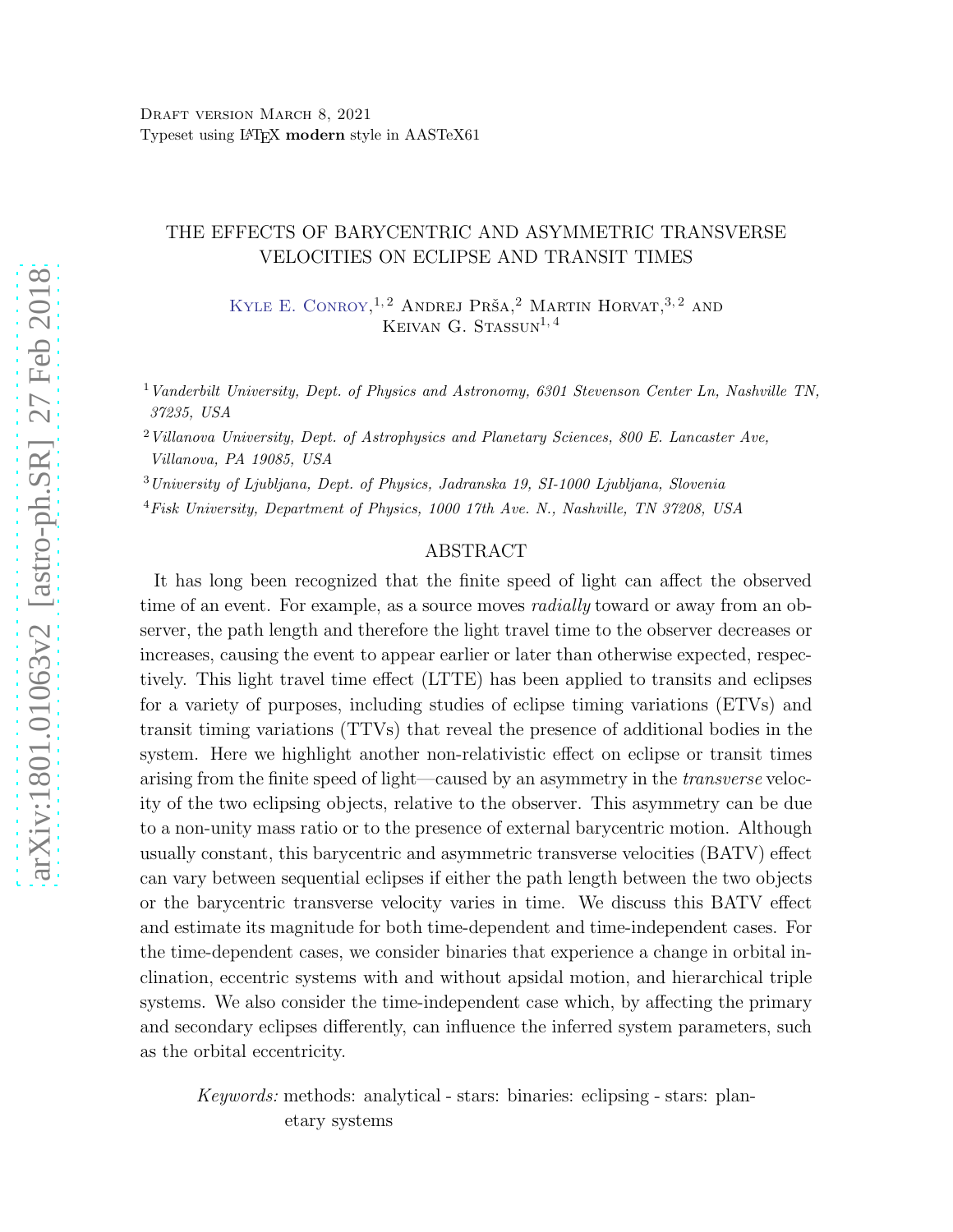## 2 CONROY ET AL.

#### 1. INTRODUCTION

The so-called Rømer delay, named after Ole Rømer who computed the speed of light from the eclipses of Io by Jupiter in 1676, has long been applied to eclipsing binary star systems and transiting planets to account for the effect of the finite speed of light on the observed timings of eclipses. [Borkovits et al.](#page-23-0) [\(2003](#page-23-0), [2007](#page-23-1), [2011\)](#page-23-2) provide analytical expressions for both the LTTE and dynamical effects of a third body on the eclipse timings of an inner-binary. This LTTE effect, focuses on the change in the distance that light must travel to reach the observer as the inner-binary orbits around the common center of mass of the entire system, whereas the dynamical effects deal with perturbations to the orbital elements (predominantly the orbital period) of the inner-binary caused by interactions between the orbits.

[Kaplan](#page-23-3) [\(2010](#page-23-3)) used the finite speed of light, along with the variation of the photon path length relative to the barycenter as a function of mass-ratio, to compute the mass-ratio of a given system by precisely measuring the eclipse times. This has successfully been applied to observable systems, including a  $Kepler$  eclipsing sdB+dM binary [\(Barlow et al. 2012\)](#page-22-0). Similarly, [Loeb](#page-23-4) [\(2005\)](#page-23-4) accounted for the finite speed of light and the fact that, near eclipse or transit, the line-of-sight projected velocity of the eclipsing body changes sign, resulting in an asymmetry between the ingress and egress slopes of the eclipse (see also [Barnes 2007](#page-23-5)).

[Shklovskii](#page-23-6) [\(1970\)](#page-23-6) accounted for the transverse velocity of pulsars resulting in a positive time-derivative to the observed rotation period. [Kaplan et al.](#page-23-7) [\(2014](#page-23-7)) applied this to eclipse times in the case of a double white-dwarf binary. [Scharf](#page-23-8) [\(2007\)](#page-23-8) and [Rafikov](#page-23-9) [\(2009](#page-23-9)) discuss the effects of parallax and proper motion on transit times due to the apparent precession of the orbit as the system moves on the plane of sky. Similarly, [Scharf](#page-23-8) [\(2007](#page-23-8)) also discusses the resulting change in transit duration due to an apparent change in inclination.

As the precision of observed eclipse timings improves, it becomes increasingly important to account for higher-order effects. Eclipse timings were measured in bulk for all detected eclipsing binaries in the Kepler long cadence (30 min) data-set to a precision on the order of tens of seconds to minutes, depending on the stellar noise and orbital period of the system [\(Gies et al. 2012](#page-23-10); [Rappaport et al. 2013](#page-23-11); [Conroy et al. 2014;](#page-23-12) [Orosz 2015](#page-23-13); [Borkovits et al. 2015](#page-23-14), [2016\)](#page-23-15). For systems with high-precision follow-up or manual fitting, individual eclipse times with uncertainties on the order of seconds are not unreasonable.

Here we present a non-relativistic contribution to the observed timings of eclipses (hereafter, our use of the word "eclipse" can also be applied to occultations and transits) caused by any asymmetry in the transverse velocities of the two objects relative to the observer. This can be the result of internal (i.e. non-unity mass-ratio) or external (i.e. barycentric motion, additional components) causes. GAIA Data Release 1 (DR1) has recently released proper motions for 2 million sources brighter than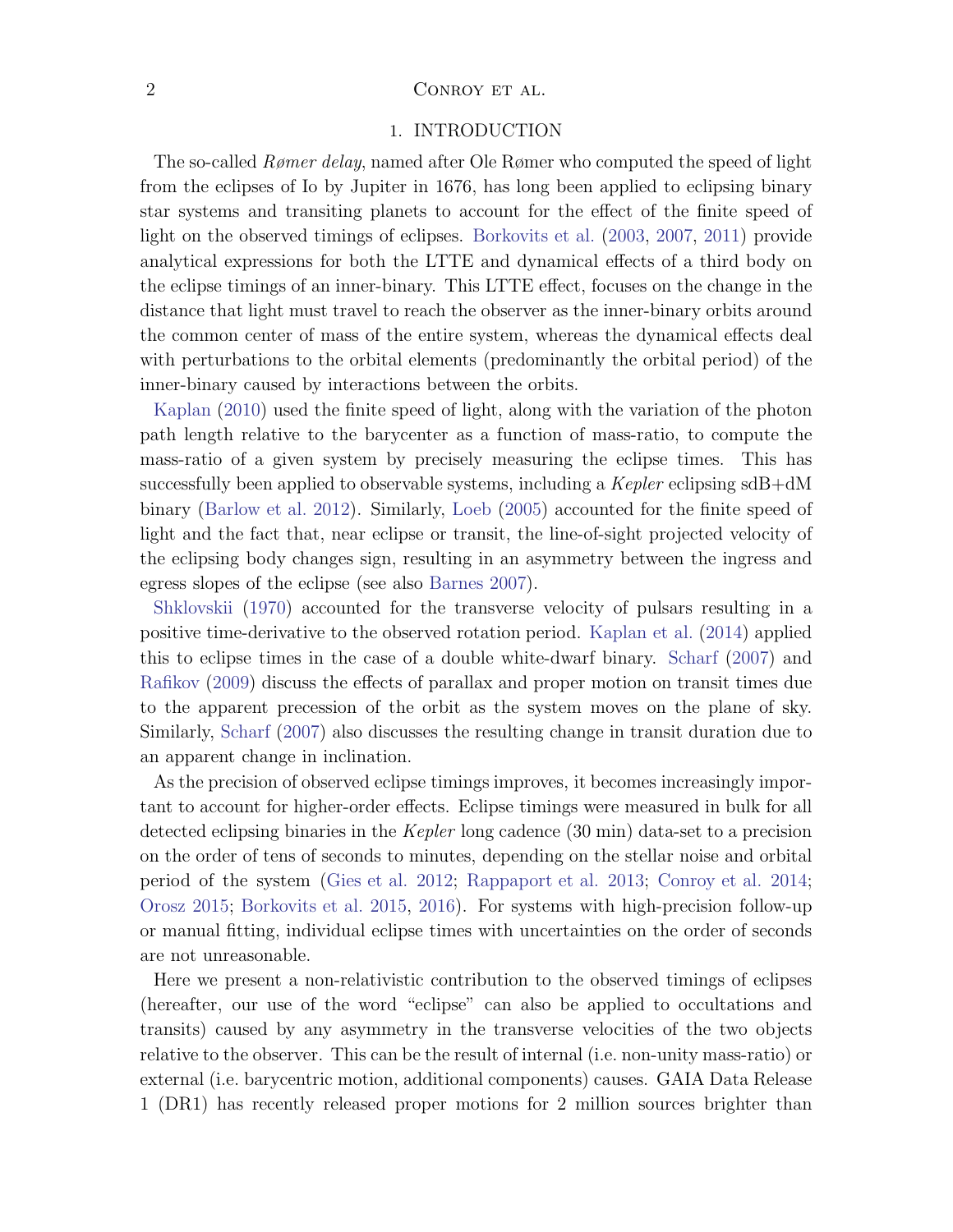20.7 magnitude [\(Gaia Collaboration et al. 2016a](#page-23-16)[,b](#page-23-17); [Lindegren et al. 2016\)](#page-23-18), making it possible to obtain this information for any source in the very near future.

In Section [2,](#page-2-0) we provide the formalism describing this effect, hereafter BATV for "Barycentric and Asymmetric Transverse Velocities". In Section [3,](#page-5-0) we use parallaxes and proper motions from GAIA DR1 to obtain the expected distribution in transverse velocities that in turn influence the expected magnitude of the BATV signal. In Section [4,](#page-6-0) we then examine several physical scenarios in which BATV plays a role and also discuss the consequence of a time-dependent change in the radial separation of the two components between successive eclipses. In many of these cases, the contribution to the eclipse times from BATV is negligible or unlikely to be observable, but we show that failing to account for the contribution could result in erroneous measurements of orbital or physical parameters. We summarize our conclusions in Section [5.](#page-19-0)

## 2. GENERAL THEORY

<span id="page-2-0"></span>In order to define the observed time of eclipse, the positions of both bodies must be individually corrected according to the light travel time between their respective instantaneous positions and some fixed reference frame. Any asymmetry in the transverse velocities of these two bodies relative to the observer, therefore, results in an unequal correction in their positions. This asymmetry can result from two root causes. A non-unity mass-ratio in the system will result in the lower-mass object having a higher velocity than the higher-mass object at any given time throughout the orbit. Additionally, any barycentric transverse (i.e. on the plane of the sky rather than along the line of sight) motion will affect the absolute transverse velocities of both components, relative to the observer. Here we provide a derivation of the effect that BATV has on the observed time of eclipse.

If we assume that all orbital motion is in the  $xz$  plane with z pointing towards the observer (therefore guaranteeing an eclipse), then we can define the condition for an observed eclipse as:

$$
x_{\rm b}(t_{\rm b}) = x_{\rm f}(t_{\rm f}), \qquad (1)
$$

where the subscripts "b" and "f" refer to the back (eclipsed) and front (eclipsing) star, respectively. This condition states that the stars must appear aligned w.r.t. a photon traveling towards the observer. The photon that is emitted by the back star at  $x<sub>b</sub>(t<sub>b</sub>)$ at time  $t<sub>b</sub>$  will be intercepted by the front star at  $x<sub>f</sub>(t<sub>f</sub>)$  at time  $t<sub>f</sub>$  (see Figure [1](#page-3-0) for a schematic). By expressing the x-positions of both stars in terms of their x-velocities, our condition for an observed eclipse becomes:

<span id="page-2-1"></span>
$$
-\int_{t_{\rm b}}^{t_{\rm align}} v_{\rm x,b}(t)dt = \int_{t_{\rm align}}^{t_{\rm f}} v_{\rm x,f}(t)dt ,
$$
\n(2)

where  $t_{\text{align}}$  is the time at which the stars are in geometric alignment, i.e. when  $c \to \infty$ .

For any photon traveling in the positive z-direction towards the observer between the two stars, the times must satisfy the following condition, accounting for the light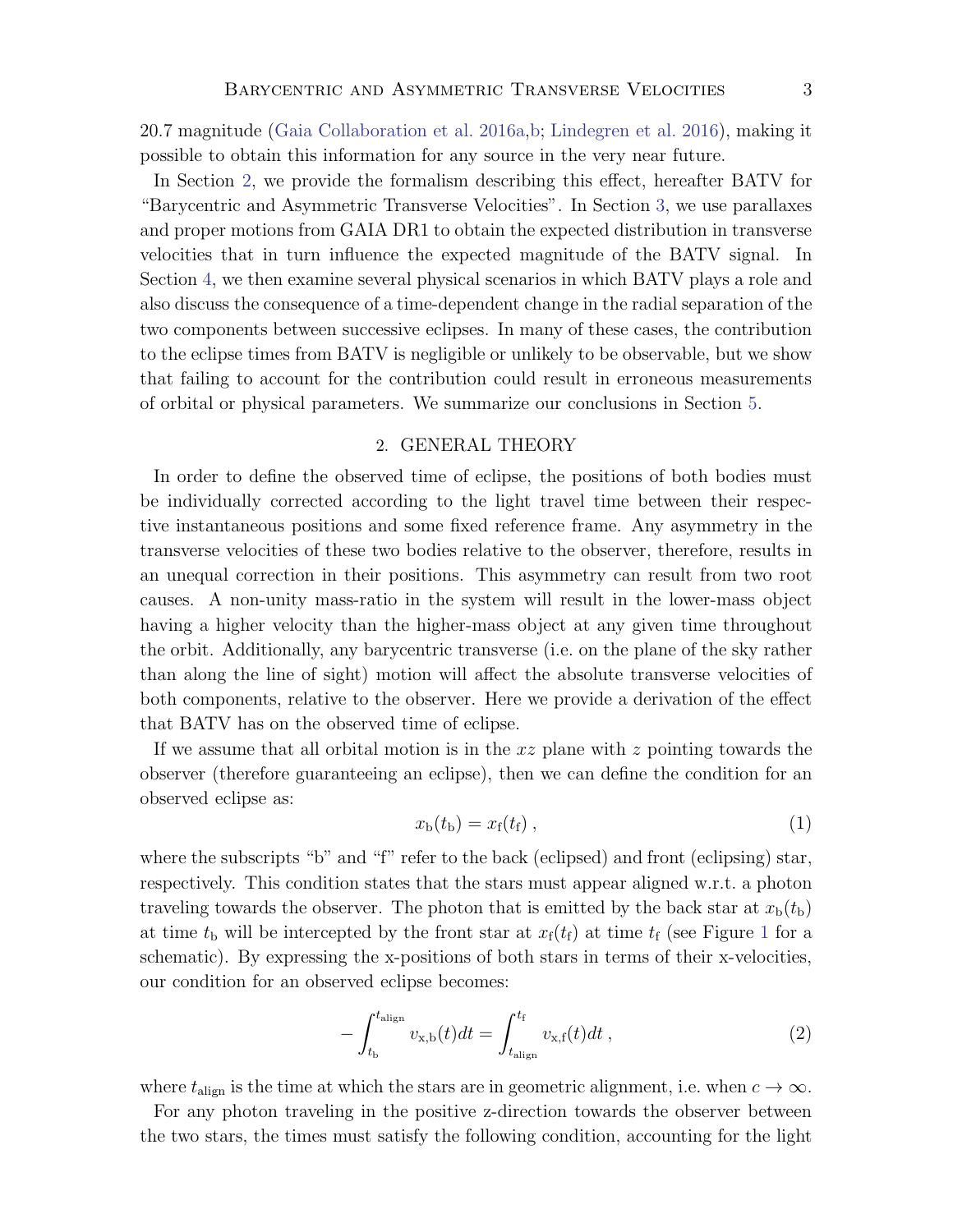<span id="page-3-1"></span>travel time:

$$
t_{\rm f} - t_{\rm b} = \frac{z_{\rm f}(t_{\rm f}) - z_{\rm b}(t_{\rm b})}{c} \,. \tag{3}
$$

The time of observed eclipse can be given w.r.t. the photon crossing any plane of choice along z; a convenient choice which also allows using this time shift in conjunction with LTTE is the plane that contains the barycenter of the system,  $z_0$ . By making this choice, the resulting expression can be used in conjunction with classical LTTE which accounts for the shift due to the travel time between the barycenter and the observer. We can express the time,  $t_0$ , at which the photon crosses this  $z_0$  plane as follows:

$$
t_0 = t_{\rm f} - \frac{z_{\rm f}(t_{\rm f}) - z_0(t_0)}{c} \,. \tag{4}
$$

<span id="page-3-2"></span>To find the time of observed eclipse, we need to solve Equations [\(2\)](#page-2-1), [\(3\)](#page-3-1), and [\(4\)](#page-3-2) for  $t_0$ . If the functional dependence of  $v_{x,b}(t)$  and  $v_{x,f}(t)$  is known, this can be com-



<span id="page-3-0"></span>Figure 1. 2D schematic representation of the effect BATV has on observed eclipse times for an equal-mass binary system. On the left is a system with no barycentric motion, such that both components have equal—but opposite—velocities. On the right is a representation of the same system, but with the addition of transverse barycentric motion, such that the speed of the star in front is  $1/3$  the speed of the star in back, relative to the observer. The separation between the two stars in both cases is equivalent to one light-time unit. At time  $t = t_{\text{align}} = 0.0$ , the stars are in geometric alignment (i.e. the time of eclipse as provided by the ephemeris as  $c \to \infty$ ). An eclipse is observed when a photon that was emitted by the back (blue) star travels the distance to the front (red) star and is intercepted. In other words, the x-position of the stars must align while being separated by exactly the time it takes the photon to cross the distance between them. We define the time of eclipse as the time at which the photon passes the plane containing the system barycenter,  $z_0$ . For the case with no barycentric motion (left), the eclipse is observed at  $t=0$  (although shifted to the left in space), whereas the case with positive barycentric motion (right) has a shift in the observed eclipse time by 0.25 light-time units.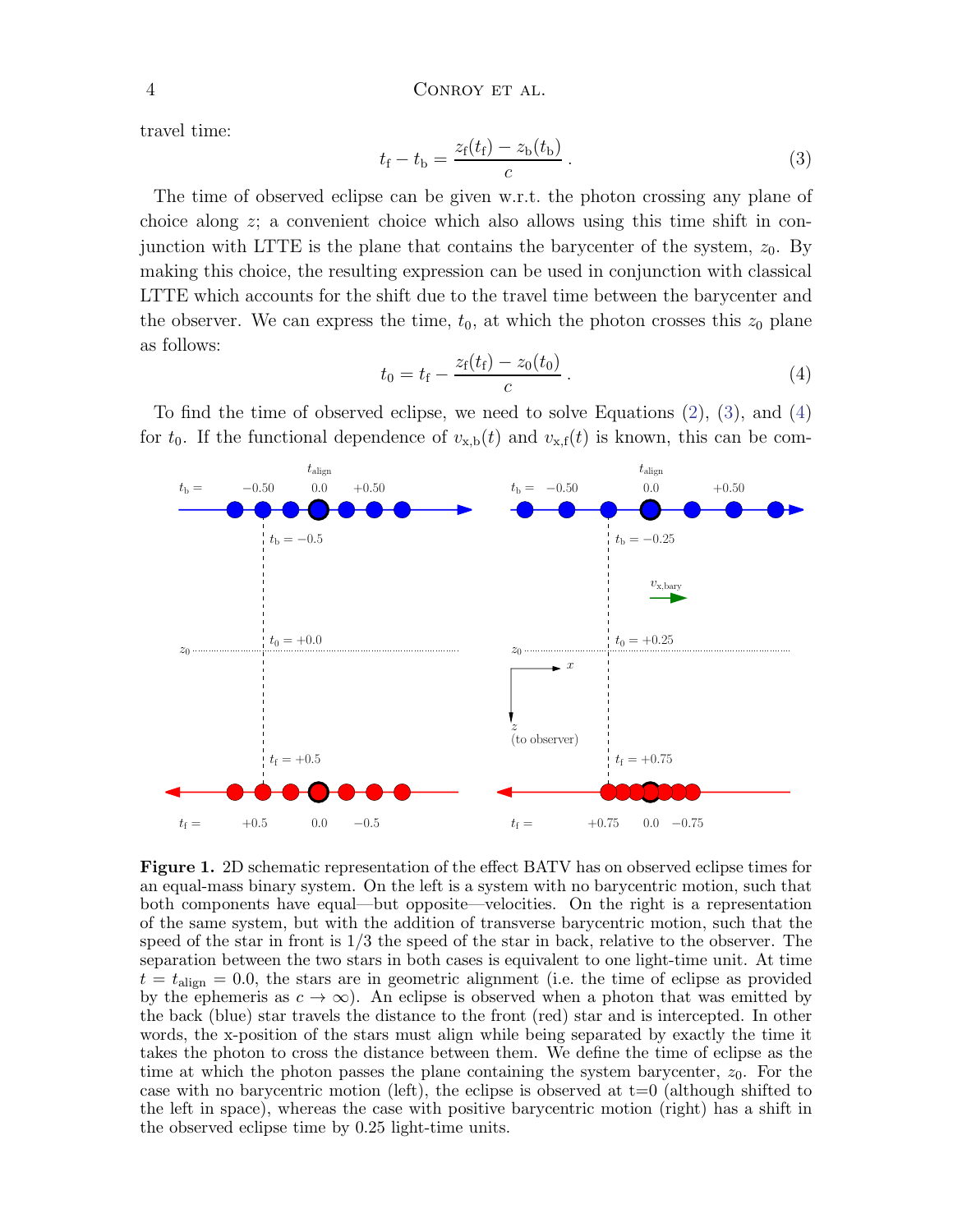puted either analytically or numerically. For the purposes of deriving an approximate general analytic solution (see Appendix [A](#page-20-0) for an estimate on the error introduced by this approximation), let us examine the case where the x-velocities can be assumed constant throughout the travel time of the photon,  $[t_{b}, t_{f}]$ , thereby allowing us to simplify Equation [\(2\)](#page-2-1) as follows:

<span id="page-4-0"></span>
$$
(t_{\rm b} - t_{\rm align}) v_{\rm x,b} = (t_{\rm f} - t_{\rm align}) v_{\rm x,f} . \tag{5}
$$

We can now use Equations [\(3\)](#page-3-1), [\(4\)](#page-3-2), and [\(5\)](#page-4-0) to solve for  $\Delta t_{\text{BATV}} \equiv t_0 - t_{\text{align}}$ , i.e. the time shift, relative to the time of geometric alignment, at which the photon emitted by one star, traveling along the line of sight, and then intercepted by another star, will pass the  $z_0$  plane:

<span id="page-4-1"></span>
$$
\Delta t_{\text{BATV}} = \frac{z_{\text{f}}(t_{\text{f}}) - z_{\text{b}}(t_{\text{b}})}{c} \frac{v_{\text{x,b}}}{v_{\text{x,b}} - v_{\text{x,f}}} - \frac{z_{\text{f}}(t_{\text{f}}) - z_{\text{0}}(t_{\text{0}})}{c} \,. \tag{6}
$$

If the z-positions of both stars and the barycenter are constant (see Appendix [B](#page-21-0) for a discussion that instead uses a linear approximation) over the photon path time interval,  $[t_{\rm b}, t_{\rm f}]$ , such that  $z_{\rm f}(t_{\rm f}) = z_{\rm f}(t_0)$  and  $z_{\rm b}(t_{\rm b}) = z_{\rm b}(t_0)$ , then we can simplify Equation [\(6\)](#page-4-1) by dropping all dependencies on time as follows:

<span id="page-4-2"></span>
$$
\Delta t_{\text{BATV}} = \frac{\Delta z_{\text{bf}}}{c} \frac{v_{\text{x,b}}}{v_{\text{x,b}} - v_{\text{x,f}}} - \frac{\Delta z_{\text{0f}}}{c},\tag{7}
$$

where  $\Delta z_{\rm bf} \equiv z_{\rm f} - z_{\rm b}$  and  $\Delta z_{0f} \equiv z_{\rm f} - z_{0}$ . Note again that all values of  $\Delta z_{ij}$  and  $v_{x,i}$  may change between successive eclipses (see Section [4](#page-6-0) for example cases), but are assumed constant over the light travel time between the two stars at eclipse.

In order to determine the observed time of any individual eclipse, this effect, as well as any delay caused by a change in the distance between the observer and the barycenter (i.e. classical LTTE) must be taken into account:

$$
t_{\rm obs} = t_{\rm align} + \Delta t_{\rm LTTE} + \Delta t_{\rm BATV} \,, \tag{8}
$$

where  $t_{\text{align}}$  itself may need a dynamical correction for any perturbations to the orbital period or other elements (e.g. due to interactions with additional bodies in the system) from the value provided by a linear ephemeris:

$$
t_{\text{align}} = t_{\text{ephem}} + \Delta t_{\text{dyn}} \,. \tag{9}
$$

#### 2.1. Application to Keplerian Orbits

In the case of a Keplerian binary system, we can further simplify by expressing the z-position of the barycenter,  $z_0$ , in terms of the mass-ratio of the binary. From the definition of the center of mass, we know that  $\Delta z_{0f} = \Delta z_{\rm bf}/(\xi + 1)$  where  $\xi \equiv M_{\rm f}/M_{\rm b}$ is the mass-ratio, q, for a primary eclipse, or the inverse of the mass-ratio,  $1/q$ , for a secondary eclipse, giving:

$$
\Delta t_{\text{BATV}} = \frac{\Delta z_{\text{bf}}}{c} \left( \frac{v_{\text{x,b}}}{v_{\text{x,b}} - v_{\text{x,f}}} - \frac{1}{\xi + 1} \right) \,. \tag{10}
$$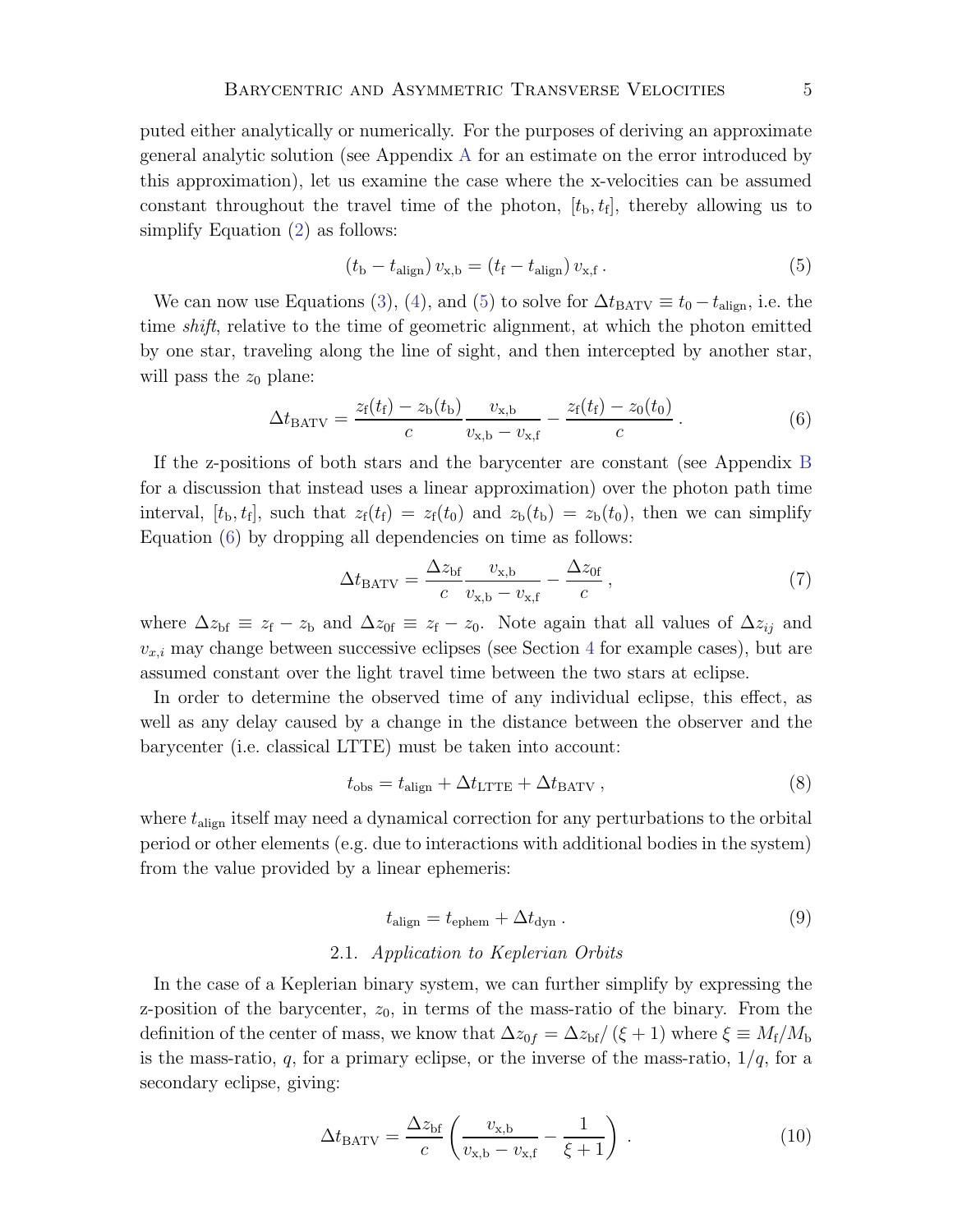### 6 CONROY ET AL.

We can separate the external barycentric velocity (denoted with the 'bary' subscript) and orbital velocities relative to that same barycenter (denoted with the 'orb' subscript), and take advantage of the relationship that, for a Keplerian orbit,  $\xi = M_f/M_b = |\mathbf{v}_{b,orb}|/|\mathbf{v}_{f,orb}|$ . So, by substituting  $v_{x,f} = v_{x,f,orb} + v_{x,bary}$  and  $v_{x,b} = -\xi v_{x,f,orb} + v_{x,bary}$ , we get the following final expression for the time shift of an eclipse caused by BATV:

$$
\Delta t_{\text{BATV}} = \frac{\Delta z_{\text{bf}}}{c} \left( \frac{\xi - 1}{\xi + 1} - \frac{1}{\xi + 1} \frac{v_{\text{x, bary}}}{v_{\text{x,forb}}} \right) . \tag{11}
$$

<span id="page-5-1"></span>The same derivation but with linear (instead of fixed) motion along the line-of-sight is shown in Appendix [B,](#page-21-0) and the orbital velocity  $(v_{x,f,orb})$  and separation  $(\Delta z_{\rm bf})$  terms are provided as orbital elements in Appendix [C.](#page-22-1)

In many cases, the shift in observed eclipse times is constant and can simply be absorbed by a time-offset in the entire light curve. However, if any of the above quantities vary with time, then this shift,  $\Delta t_{\text{BATV}}$ , also varies in time, resulting in a contribution to the ETVs.

#### 3. DISTRIBUTION OF TRANSVERSE VELOCITIES IN GAIA

<span id="page-5-0"></span>GAIA DR1 [\(Gaia Collaboration et al. 2016a](#page-23-16)[,b;](#page-23-17) [Lindegren et al. 2016](#page-23-18)) includes measured parallaxes and proper motions for  $\sim$  2 million sources also found in the Hipparcos and Tycho-2 catalogs. With approximately 1 billion total targets in GAIA, the number of sources with precisely determined proper motions can be expected to increase drastically in the near future. As BATV depends strongly on the transverse velocity of a system, GAIA will enable us to estimate the magnitude of BATV for most observed systems.

Unfortunately, proper motions alone are not enough, as BATV depends on these transverse velocities projected along the direction of motion of the eclipsed object on the sky. In some rare cases, this orientation of a given system on the sky may be constrained, e.g. through direct imaging or astrometric solutions, but in most cases it will likely remain unknown.

The existing proper motions from GAIA DR1, however, provide the expected distributions of the projected transverse velocity,  $v_{\rm x, bary}$ . Figure [2](#page-6-1) depicts the distribution of proper motions (in velocity units) computed directly from the GAIA parallaxes and proper motions as well as the distribution of projected transverse velocities, assuming a random distribution in orientations of binary systems on the sky. Excluding the 3% of sources with proper motions above 150  $km s^{-1}$ , the expected projected transverse velocity is up to 100  $km s^{-1}$ , with 68% (1 $\sigma$ ) falling between  $-29$  and  $+29$   $km s^{-1}$ , 95% ( $2\sigma$ ) falling between  $-58$  and  $+58$  kms<sup>-1</sup>, and  $99.7\%$  ( $3\sigma$ ) falling between  $-87$  and  $+87$  kms<sup>-1</sup>. Although these proper motions alone will not allow for estimating the exact value of  $v_{x, \text{ bary}}$  for a particular system, it does allow an estimate for a statistical range of values.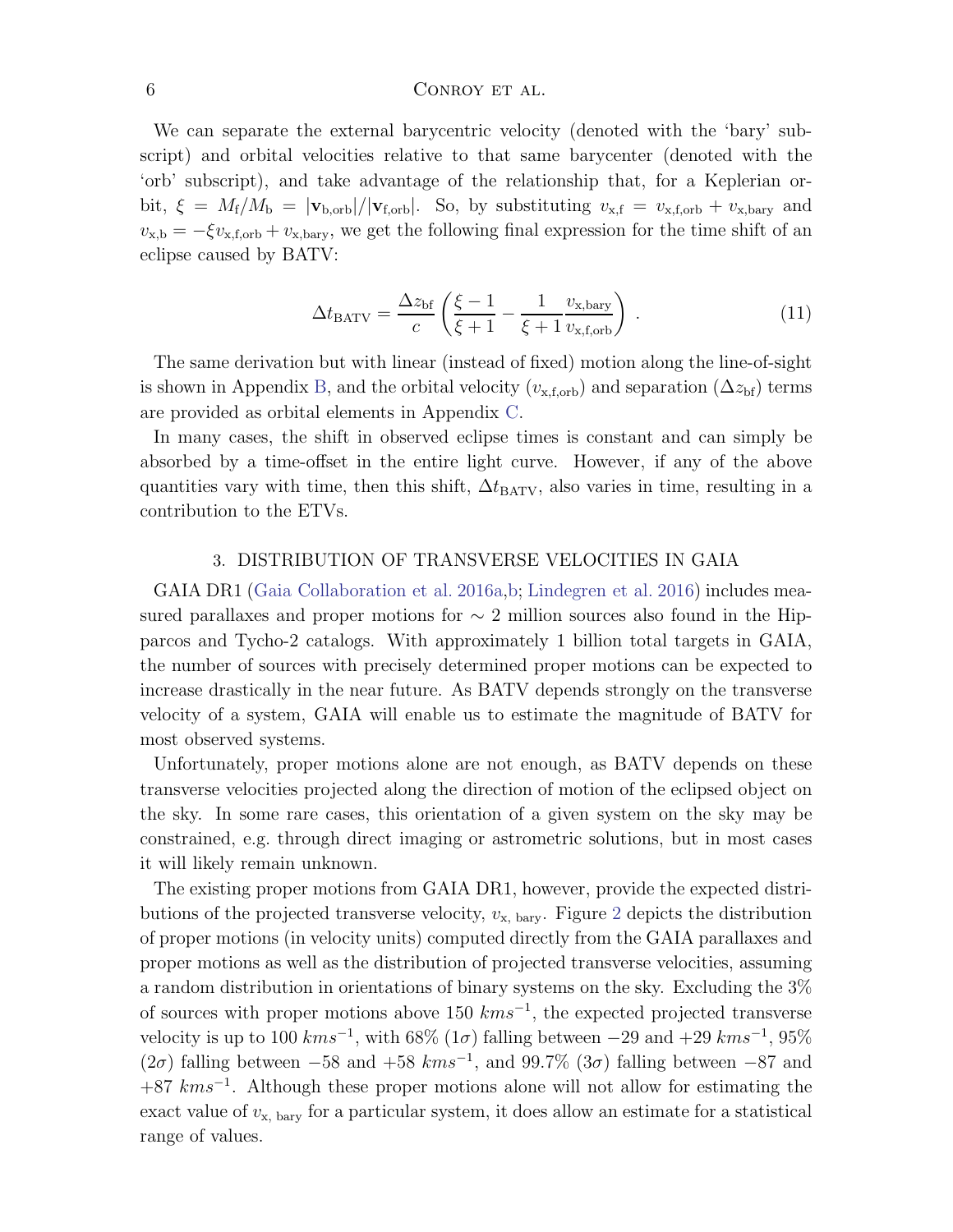

<span id="page-6-1"></span>Figure 2. Left: the distribution of proper motions (in velocity units) computed from the GAIA DR1 (excluding the 3% of targets with proper motions above 150  $km s^{-1}$ ). Right: the derived distribution in  $v_{\rm x, bary}$ , where the velocity is determined from a randomized orientation of the binary on the sky relative to the proper motion. The standard deviation (29 kms<sup>-1</sup>) and the corresponding confidence levels are shown with vertical dotted lines.

## 4. SPECIFIC CASES

<span id="page-6-0"></span>In Section [4.1](#page-6-2) we discuss the constant, time-independent shift in eclipse times. When this affects the primary and secondary eclipses to the same extent, the resulting shift in observed eclipse times is not noticeable and will be absorbed by an apparent timeor phase-shift. However, in some cases the primary and secondary eclipses are affected differently, resulting in a constant shift in the observed phase-separation between the primary and secondary eclipses.

In Sections [4.2-](#page-10-0)[4.4](#page-14-0) we discuss several cases in which there is a time-dependent effect on the observed eclipse times. These variations can be directly observed (given a sufficiently large magnitude) in addition to classical LTTE and dynamical effects by measuring the observed times of eclipses and comparing to the linear ephemeris. Generally speaking, BATV becomes time-dependent whenever there is a time-dependent change in the separation between the components  $\Delta z_{\rm bf}$  (i.e. for apsidal motion or a change in inclination) or in the barycentric transverse velocity  $v_{x, bary}$  (i.e. for the inner-binary in a hierarchical system) between successive eclipses.

Note that, for simplicity, all cases below will use Equation [\(11\)](#page-5-1) which makes the following assumptions: the transverse velocities  $(v_{x,*})$  and radial positions of both stars and the system as a whole are constant throughout the light travel time interval between the two stars. As is estimated in Appendix [A,](#page-20-0) this approximation introduces more errors with an increase in the travel time between the two components and an increase in the velocities of the components.

#### <span id="page-6-2"></span>4.1. Constant Shift in Phase-Separation Between Eclipses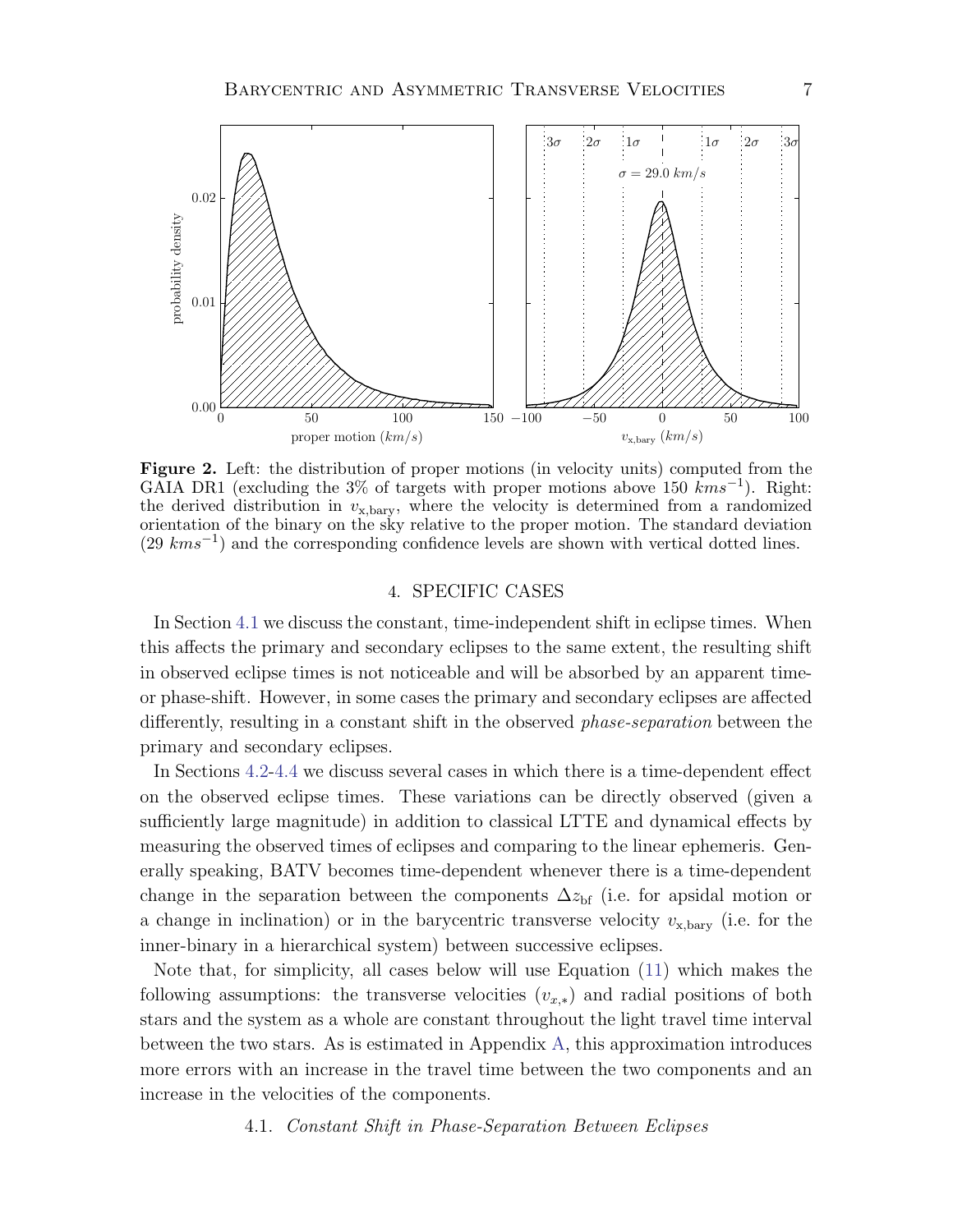

<span id="page-7-0"></span>**Figure 3.** 2D schematic representation showing how BATV with non-unity mass-ratio  $(q = 1/3$  in the case shown) affects the phase-separation between primary and secondary eclipses. Left: a primary eclipse  $(\xi \equiv q = 1/3)$ , with the more massive object (with a slower velocity and closer to the barycenter) being eclipsed. Right: a secondary eclipse  $(\xi \equiv 1/q = 3)$  with the roles reversed. Since the observed time is measured with respect to the (fixed) barycenter, the primary and secondary eclipses are observed to be shifted with respect to each other.

For a binary system with time-independent (or zero) barycentric transverse velocity, the observed times of the primary and secondary eclipses, relative to each other, can still be altered for a non-equal mass system due to both the asymmetric velocities and the distance from the barycenter during eclipse, as depicted schematically in Figure [3.](#page-7-0) This same effect, for the case without barycentric velocity, was discussed in [Kaplan](#page-23-3) [\(2010\)](#page-23-3) and [Fabrycky](#page-23-19) [\(2010](#page-23-19)).

We can express the magnitude of this effect as the difference between the time shifts for the primary and secondary eclipses,  $t_{\text{pri}}$  and  $t_{\text{sec}}$ , divided by the orbital period, P, used for phasing. This resulting  $\Delta\Phi_{\rm sep, BATV}$  will be the observed change in phaseseparation between the primary and secondary eclipses as compared to the expected value (i.e. 0.5 for a circular system, assuming  $c \to \infty$ ).

Here we make the assumption that  $\Delta z_{\rm bf}$  (provided in terms of orbital elements in Appendix [C\)](#page-22-1) is constant between successive eclipses of the same type, but not between primary and secondary eclipses for non-zero eccentricity. For simplicity, we will allow  $v_{\rm x, bary}$  to be non-zero, but assume it to be constant in time (including between primary and secondary eclipses).

We will use Equation  $(11)$  and alternate the roles of the eclipsed and eclipsing stars, as necessary, using indices 1 and 2 to represent the primary and secondary stars,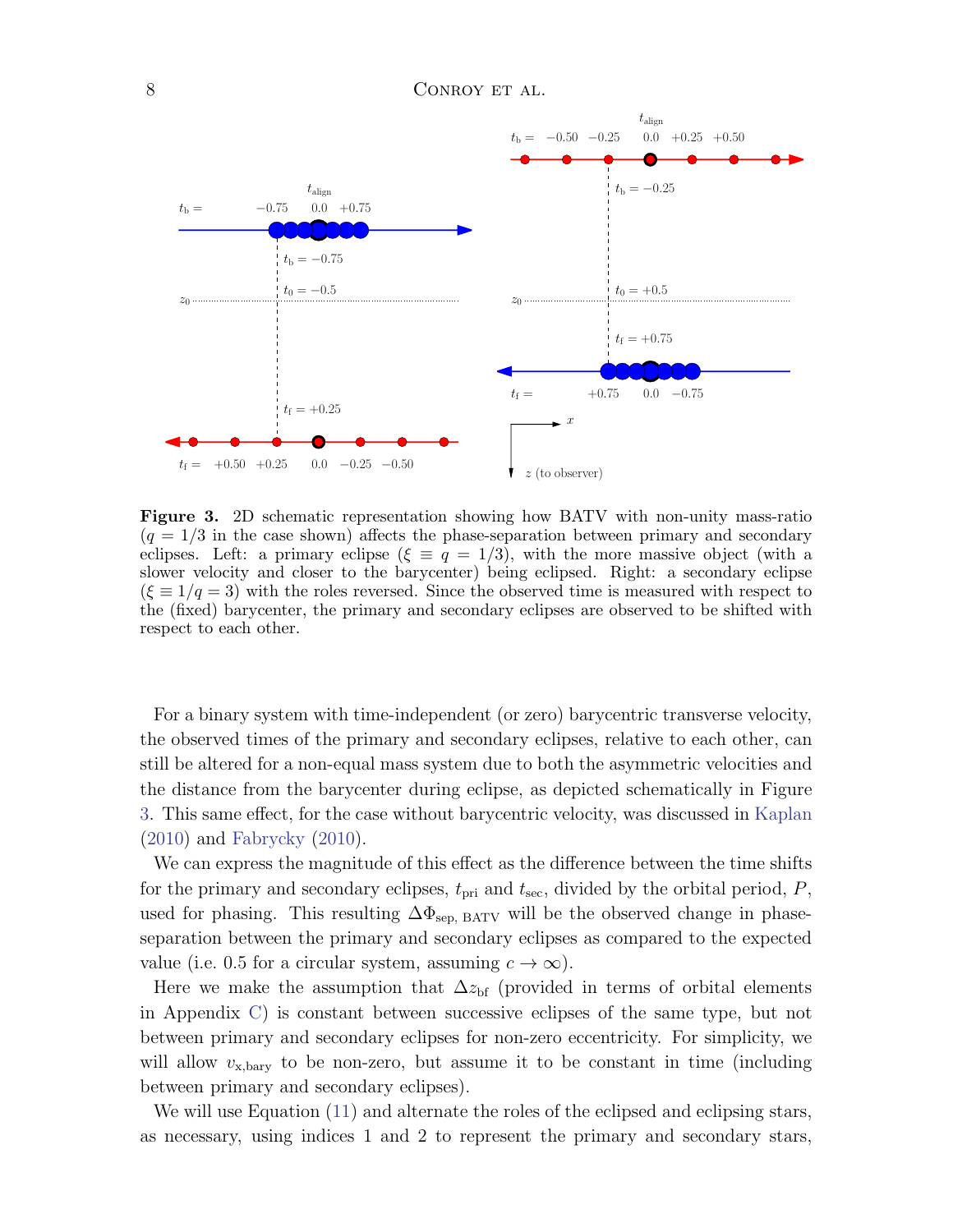respectively.

<span id="page-8-0"></span>
$$
\Delta \Phi_{\text{sep, BATV}} = \frac{1}{Pc} \left[ \Delta z_{12}(t_{\text{sec}}) \left( \frac{1/q - 1}{1/q + 1} - \frac{1}{1/q + 1} \frac{v_{\text{x, bary}}}{v_{\text{x,1,orb}}(t_{\text{sec}})} \right) - \Delta z_{21}(t_{\text{pri}}) \left( \frac{q - 1}{q + 1} - \frac{1}{q + 1} \frac{v_{\text{x, bary}}}{v_{\text{x,2,orb}}(t_{\text{pri}})} \right) \right],
$$
\n(12)

where  $\Delta z_{12}$  and  $v_{x,*,orb}$  can be found in terms of orbital elements in Appendix [C.](#page-22-1)

#### 4.1.1. Circular Case

We can make a few additional simplifications by examining the circular case. Here, the separation between the two stars remains constant throughout the orbit, so  $\Delta z_{12}(t_{\rm sec}) = \Delta z_{21}(t_{\rm pri}) = a \sin i$ . Additionally, the velocity of a given star is constant throughout the orbit, so the velocities in the x-direction are the same at primary and secondary eclipses, and therefore  $v_{\rm x,2,orb} \equiv v_{\rm x,2,orb}(t_{\rm pri}) = v_{\rm x,2,orb}(t_{\rm sec})$  and  $v_{\rm x,1,orb} \equiv v_{\rm x,1,orb}(t_{\rm pri}) = v_{\rm x,1,orb}(t_{\rm sec})$ . This then also allows us to use the mass-ratio to relate velocities via  $v_{\text{x,1,orb}} = -qv_{\text{x,2,orb}}$ :

$$
\Delta\Phi_{\text{sep, BATV}} = \frac{2a\sin i}{Pc} \left( \frac{1-q}{1+q} + \frac{1}{1+q} \frac{v_{\text{x, bary}}}{v_{\text{x, 2,orb}}} \right) \,. \tag{13}
$$

We then represent  $v_{\rm x,2,orb}$  in terms of orbital elements (again, assuming the circular case, see Appendix [C](#page-22-1) for  $v_{\rm x,2,orb}$  in the general, eccentric, case):

<span id="page-8-2"></span><span id="page-8-1"></span>
$$
v_{\rm x,2,orb}(e=0) = \sqrt{\frac{GM_{\rm tot}}{a}} \frac{1}{1+q} \,. \tag{14}
$$

Then by using Kepler's third law, we can write the entire expression for the offset in phase-separation for the circular case in terms of  $v_{\text{x, bary}}, q, i, M_{\text{tot}},$  and a:

$$
\Delta \Phi_{\rm sep, \, BATV} = \left(\frac{GM_{\rm tot}}{\pi^2 a}\right)^{1/2} \frac{\sin i}{c} \left[\frac{1-q}{1+q} + v_{\rm x, bary} \left(\frac{a}{GM_{\rm tot}}\right)^{1/2}\right],\tag{15}
$$

or in terms of  $v_{\rm x, bary}$ , q, i,  $M_{\rm tot}$ , and P:

$$
\Delta \Phi_{\rm sep, \, BATV} = \left(\frac{2GM_{\rm tot}}{\pi^2 P}\right)^{1/3} \frac{\sin i}{c} \left[\frac{1-q}{1+q} + v_{\rm x, bary} \left(\frac{P}{2\pi GM_{\rm tot}}\right)^{1/3}\right] \,. \tag{16}
$$

Figure [4](#page-9-0) shows the magnitude of this shift from 0.5-phase separation for a circular binary with a period of 1.0 days converted to time units. The magnitude increases as the mass-ratio becomes more extreme and as the total mass of the system increases. For equal mass binaries with a period of 1 day, the shift caused by BATV is  $\sim 1$  s. However, for smaller mass ratios, the shift can reach  $\sim$  30 s, which is easily observable with precision photometry.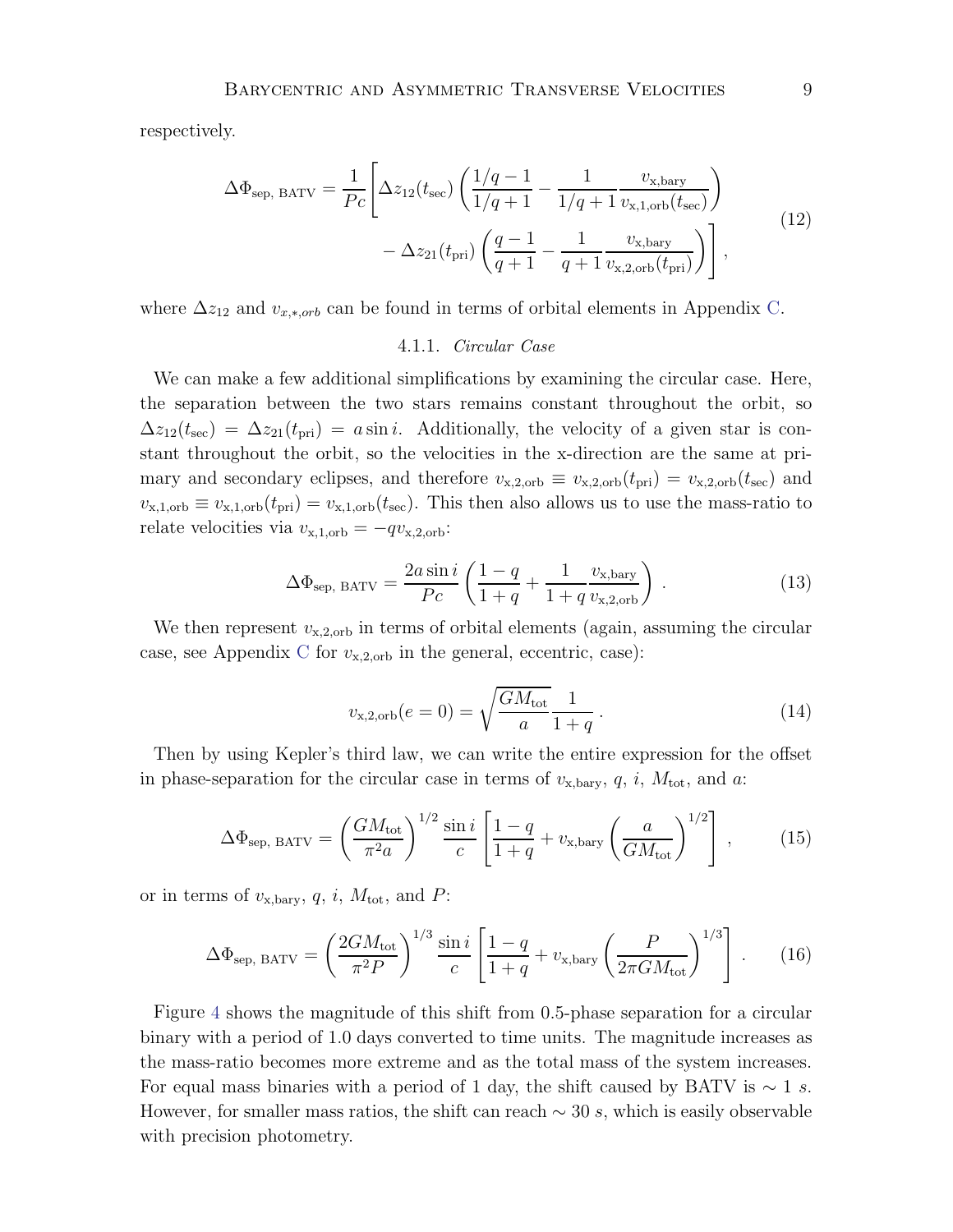For hot-Jupiters around fairly high-mass stars, for example, if an occultation can be observed and used to constrain the eccentricity, it is important to account for BATV in order to avoid misconstruing a phase-separation as non-zero eccentricity. It can also be important to account for a conservative uncertainty in the value of  $v_{\text{x, bary}}$  and its influence on the phase-separation when determining measured uncerainties on the eccentricity or  $e \cos \omega$ . KELT-9b [\(Gaudi et al. 2017,](#page-23-20) Collins et al., in preparation), for instance, is a detected planet system which is particularly susceptible to BATV as it has a small mass-ratio of  $q = 0.0011$  and a fairly large total mass of  $M_{\text{tot}} = 2.5 M_{\odot}$ . Although the system is not known to be exactly circular, it is expected to have been significantly circularized due to its short orbital period of  $P = 1.48$  d. Figure [5](#page-10-1) shows the expected time-shift of the secondary eclipse relative to the expected value as a function of  $v_{x, \text{bary}}$ . For a reasonable range of transverse velocities adopted from the 3 $\sigma$  distribution from GAIA (see Figure [2\)](#page-6-1), this shift could be anywhere from  $\sim$  20 to ∼ 45 seconds. As the eccentricity of this system is not well-constrained, there will be a degeneracy in the contribution to this shift between BATV and a small, but non-zero, eccentricity. With individual eclipses timed to a precision of  $\sim 10 s$ (Collins et al, in preparation, private communication), the effect of BATV on the resulting uncertainties on  $e \cos \omega$  could be to the same order as the effect of these timing uncertainties.

[Kaplan](#page-23-3) [\(2010\)](#page-23-3) uses a similar expression, adapted from [Fabrycky](#page-23-19) [\(2010\)](#page-23-19), to constrain the mass-ratio of a double white dwarf binary. He uses radial velocity data to determine the eccentricity of the orbit to be negligible and then uses the phase separation between primary and secondary eclipses along with the semi-amplitude of the single-lined radial velocities to determine the mass-ratio,  $q$ . His Equation 4, reproduced below as Equation [\(17\)](#page-10-2) with the notation used in this work and divided by



<span id="page-9-0"></span>Figure 4. Change in eclipse separation (from the expected 0.5-phase) caused by BATV for a circular  $i = 90°$  binary with a period of 1.0 d as a function of the total mass and mass-ratio shown in solid black for  $v_{\rm x, bary}/v_{\rm x, f, orb, peri} = 0\%$ , dashed blue for 5%, and dash-dotted red for 10%.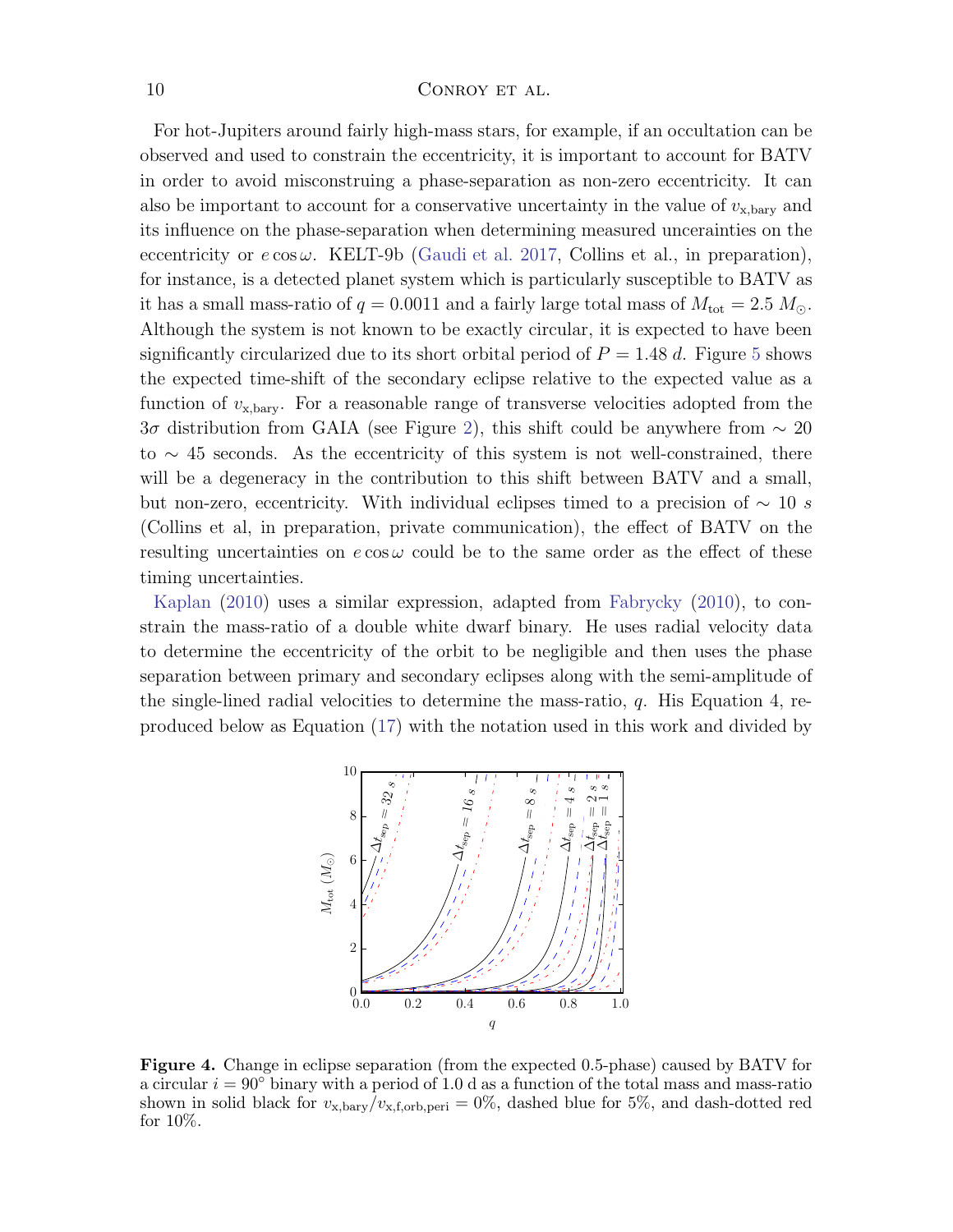

<span id="page-10-1"></span>Figure 5. Change in transit separation (from the expected 0.5-phase, assuming a circular orbit), caused by BATV for KELT-9b as a function of  $v_{\rm x, bary}$ . With no barycentric transverse motion, the secondary event can still be expected to show a shift of 34.4 s due to its small mass ratio. Black dotted vertical lines show the estimates for the distribution of  $v_{\text{x,bary}}$ from GAIA for different confidence levels (see Figure [2\)](#page-6-1). At  $3\sigma$ , 99.7 % of objects will be influenced by the barycentric term of BATV by up to  $\pm 12$  s.

<span id="page-10-2"></span>P to translate from phase- to time-space, can be derived in the limit where  $v_{x, bary} = 0$ , and  $i = 90^\circ$ :

$$
\Delta\Phi_{\text{sep, BATV}}(v_{\text{x, bary}} \to 0, i \to 90^{\circ}) = \frac{1}{P} \left( \frac{2GM_1P^2}{\pi^2c^3} \right)^{1/3} \frac{(1-q)}{(1+q)^{2/3}}.
$$
 (17)

The above equations [\(12](#page-8-0) for the general, eccentric, case and [15](#page-8-1) or [16](#page-8-2) when known to be circular) provide a more robust estimate of the phase-separation and therefore could be used in a similar matter to that of [Kaplan](#page-23-3) [\(2010\)](#page-23-3) to provide constraints on the mass-ratio. In practice, unless within a higher-order system,  $v_{\rm x, bary}$  will likely be unknown, in which case reasonable limits, or constraints adopted from GAIA proper motions, could be applied to estimate the resulting uncertainty on the mass ratio.

#### 4.2. Eccentric Systems with Apsidal Motion

<span id="page-10-0"></span>In the case of apsidal motion, the distance between the two components,  $\Delta z_{\text{bf}}$ , at a given eclipse (i.e. primary or secondary) ranges throughout the entire precession cycle from  $a(1-e)$  sin i when the eclipse occurs at periastron to  $a(1+e)$  sin i at apastron. In addition, the velocity of the front star varies from  $v_{f,orb,peri}$  at periastron to  $v_{\rm f,orb, peri} (1 - e)/(1 + e)$  at apastron. As both the separation and velocities are timedependent, the effect caused by the asymmetric velocities will also vary in time. We can therefore determine the maximum peak-to-peak amplitude of this effect,  $A_{\text{BATV}}$ , over the whole apsidal motion cycle as the difference between Equation [\(11\)](#page-5-1) expressed at periastron and apastron:

<span id="page-10-3"></span>
$$
A_{\text{BATV}} = \left| \frac{2ea\sin i}{c} \left( \frac{\xi - 1}{\xi + 1} - \frac{2}{\xi + 1} \frac{v_{\text{x, bary}}}{v_{\text{x,f,orb,peri}}} \right) \right| \,. \tag{18}
$$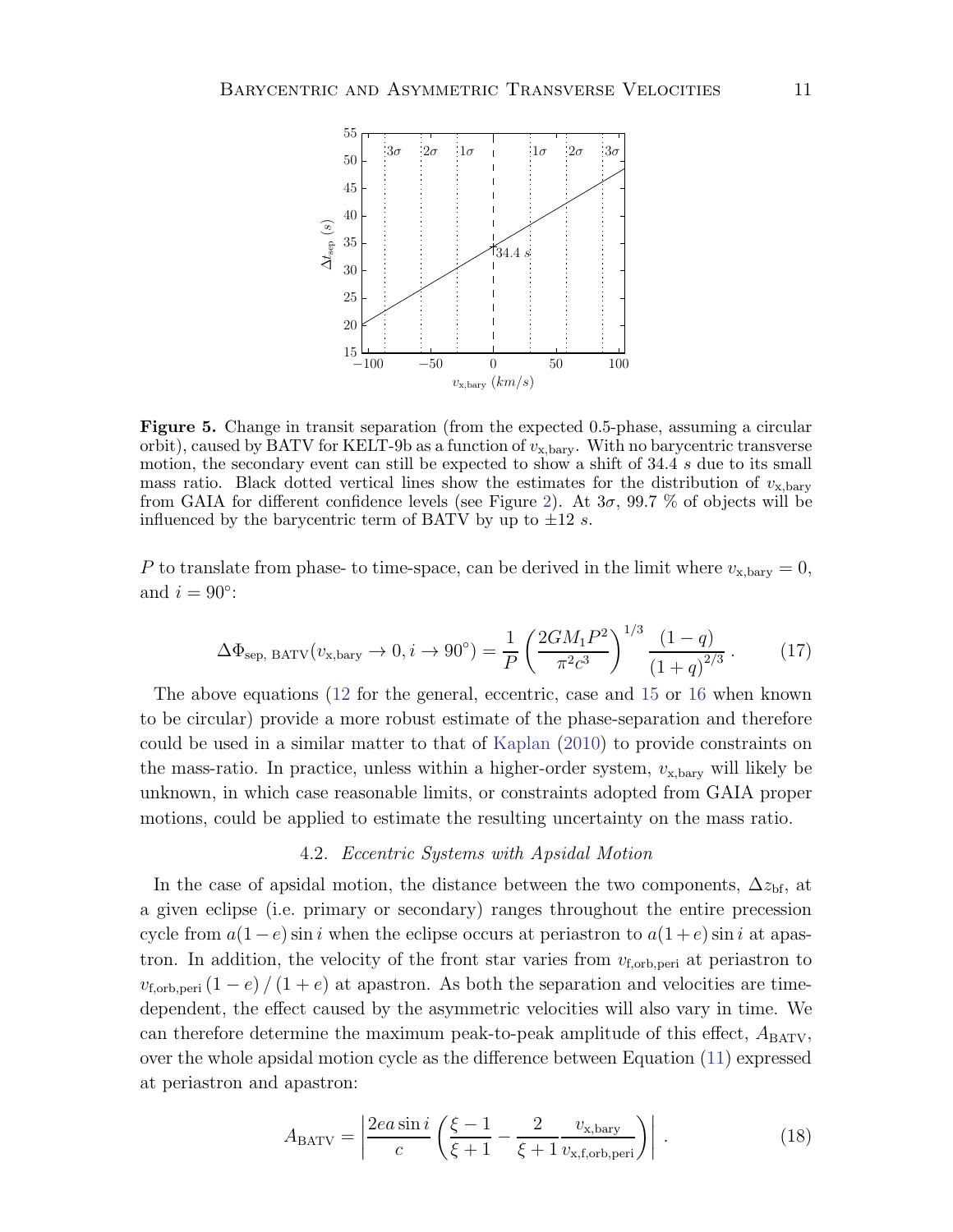

<span id="page-11-0"></span>**Figure 6.** Peak-to-peak BATV amplitude (for primary eclipses,  $\xi \equiv q$ ) over an entire apsidal motion cycle as a function of eccentricity (e) times projected semi-major axis  $(a \sin i)$ and mass ratio (q) shown in solid black for  $v_{\rm x, bary}/v_{\rm x, f, orb, peri} = 0\%$ , dashed blue for 1%, and dot-dashed red for 2%. Also included are several known apsidal motion systems, whose adopted values and citations are provided in Table [1.](#page-13-0)



<span id="page-11-1"></span>**Figure 7.** Peak-to-peak BATV amplitude (for primary eclipses,  $\xi \equiv q$ ) over an entire apsidal motion cycle for several known apsidal motion systems as a function of the bulk transverse velocity,  $v_{\rm x, bary}$ . DI Her is shown in dashed black, KIC 3749404 in dot-dashed blue, and KIC 4544587 in dotted red. Black dotted vertical lines show the estimates for the distribution of  $v_{\rm x, bary}$  from GAIA for different confidence levels (see Figure [2\)](#page-6-1).

Equation [\(18\)](#page-10-3) is plotted in Figure [6](#page-11-0) for several values of  $v_{\rm x, bary}/v_{\rm x, f, orb, peri}$  along with several known apsidal motion cases, whose adopted parameters are listed in Table [1.](#page-13-0) The parameter space in which this effect is maximized (i.e. small mass-ratio, large eccentricity, large semi-major axis) also minimizes the chance of observing and detecting the eclipses. Largely because of this, most known apsidal motion binaries have fairly small contributions when assuming no barycentric transverse velocity. However, it is not implausible to imagine a system being observed in which it is necessary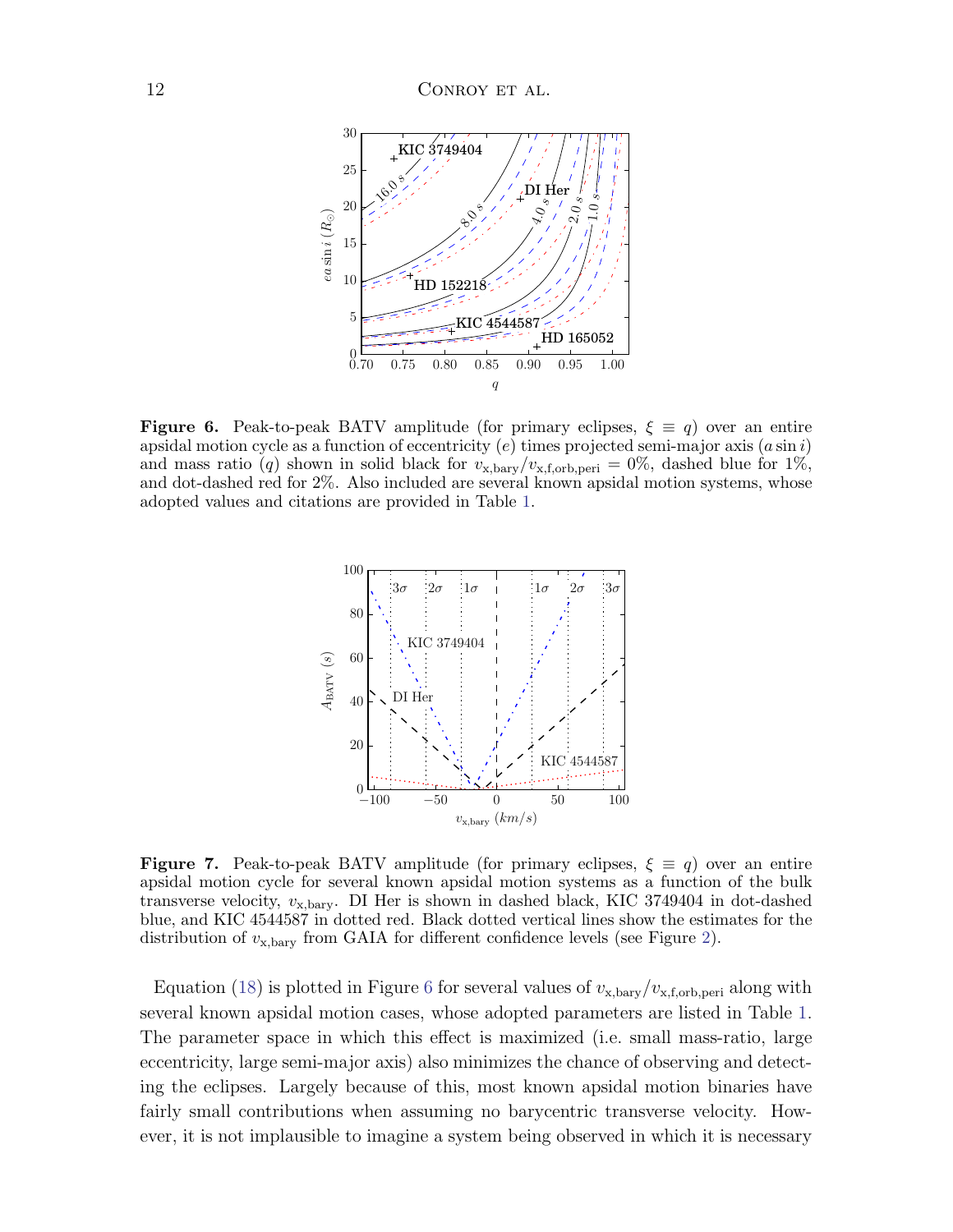

<span id="page-12-0"></span>Figure 8. Same as Figure [6](#page-11-0) but extended to low mass-ratios for planets. Shown are the peak-to-peak BATV amplitudes (for transits) over an entire apsidal motion cycle as a function of eccentricity (e) times projected semi-major axis  $(a \sin i)$  and mass ratio (q) for all confirmed Kepler exoplanets. The contours are shown in solid black for  $v_{\text{x, bary}}/v_{\text{x,f,orb,peri}} =$  $0\%$ , dashed blue for 5%, and dot-dashed red for  $10\%$ . Note that these are not necessarily known to exhibit apsidal motion, but do represent the parameter space of known exoplanets.

to account for BATV in order to accurately determine the true precession rate, particularly as missions such as GAIA begin to give us constraints on the barycentric transverse velocities of these systems. This will require a fairly long baseline, as all cases listed in Table [1](#page-13-0) have contributions from BATV below 0.1 seconds per day (even with conservative estimates on  $v_{x, bary}$ , see Figure [7\)](#page-11-1).

Figure [7](#page-11-1) shows this same amplitude for these apsidal motion binaries as a function of  $v_{\rm x, bary}$  by computing  $v_{\rm x, f, orb, peri}$  for each binary using the total mass,  $M_{\rm tot}$ , adopted from the literature as listed in Table [1.](#page-13-0) Note that even for no barycentric transverse velocity, the finite speed of light still requires a corrective term to apsidal motion for non equal-mass systems. Barycentric transverse motion does, however, contribute significantly even at relatively low velocities. Also note that since  $\xi < 1$  for all of these cases (see footnote in Table [1\)](#page-13-0), the two terms in Equation [\(18\)](#page-10-3) are opposite in sign for small negative barycentric velocities, therefore decreasing the amplitude of the effect until the second term eventually dominates (see Figure [7\)](#page-11-1). Once these transverse velocities are known, BATV may then become a significant contribution for some systems.

In the case of exoplanets, the mass-ratio will be small, resulting in a large contribution even when the size of the orbit is small. Figure [8](#page-12-0) shows the same as Figure [6,](#page-11-0) but for the parameter space of known Kepler exoplanets. Note that these are not necessarily known apsidal motion cases, but the figure does exhibit that BATV can be quite significant for any exoplanet exhibiting precession.

## 4.3. Binary System with Change in Inclination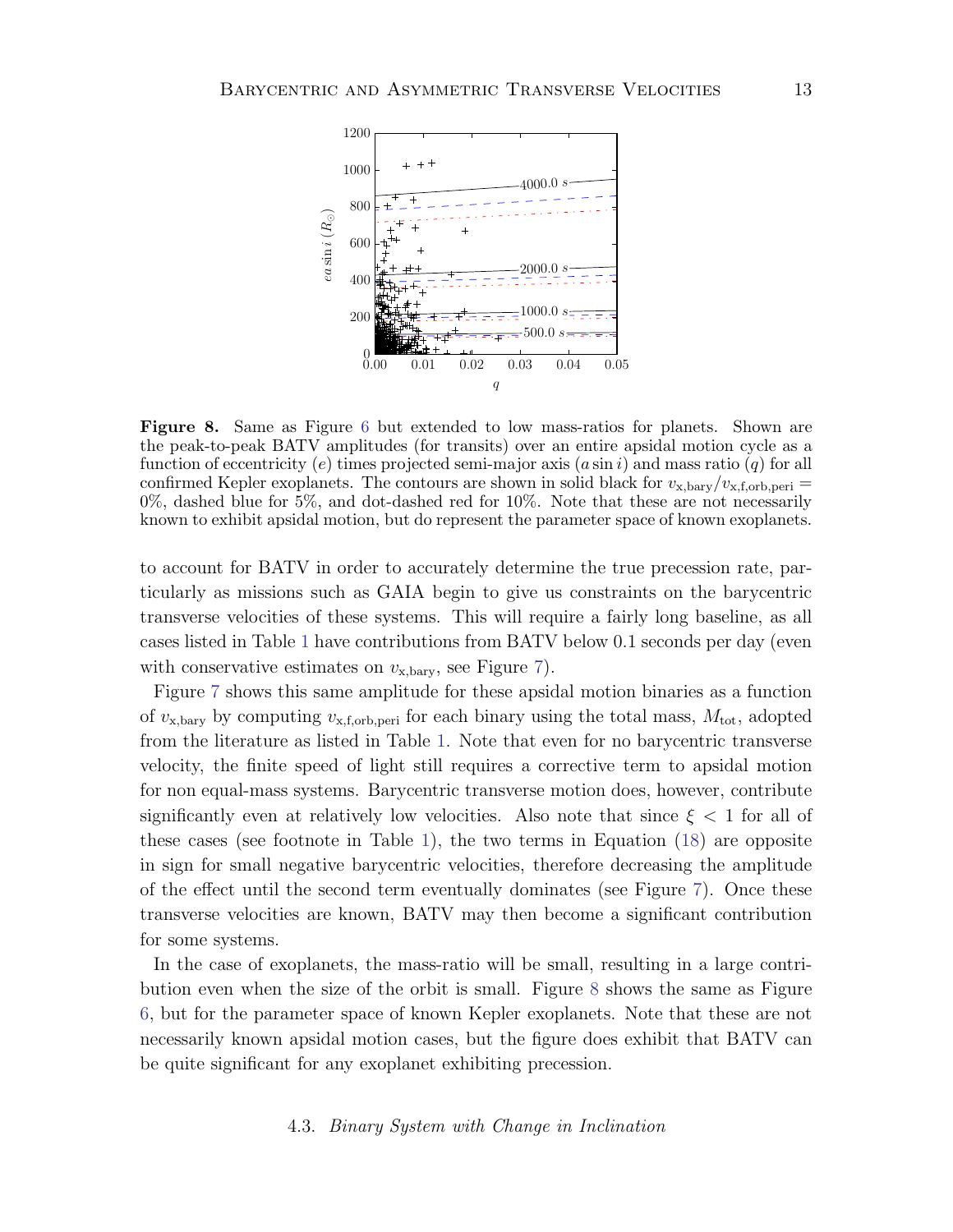| System       | e     | a sini<br>$(R_{\odot})$ | q                | $M_{\rm tot}$<br>$(M_{\odot})$ | $P_{\text{apsidal}}$<br>(d) | $A_{\text{BATV}}$<br>$\left( s\right)$ | Reference                     |
|--------------|-------|-------------------------|------------------|--------------------------------|-----------------------------|----------------------------------------|-------------------------------|
| DI Herculis  | 0.489 | 43.2                    | 0.89             | 9.7                            | 55400                       |                                        | 5.7 Guinan & Maloney $(1985)$ |
| $HD 152218*$ | 0.269 | 39.7                    | $0.76^{\dagger}$ | $\ldots$ $\vdots$              | 176                         |                                        | 6.8 Rauw et al. (2016)        |
| $HD 165052*$ | 0.090 | 11.9                    | 0.91             | $\cdots$ $\pm$                 | 30                          |                                        | $0.2$ Ferrero et al. $(2013)$ |
| KIC 3749404  | 0.659 | 40.4                    | 0.74             | 3.1                            | 309                         | 18.5                                   | Hambleton et al. (2016)       |
| KIC 4544587  | 0.288 | 10.8                    | 0.81             | 3.6                            | 182                         |                                        | 1.5 Hambleton et al. $(2013)$ |

<span id="page-13-0"></span>Table 1. Adopted values and computed amplitudes for known apsidal motion binaries

∗spectroscopic binary - may not eclipse.

Freported as  $q = 1.32$  in [Rauw et al.](#page-23-22) [\(2016](#page-23-22)).

<sup>‡</sup>not included as only  $M_{\text{tot}} \sin^3 i$  is known.

NOTE—All values except BATV amplitudes are either directly or computed from values in the cited reference. All reported transverse amplitudes are computed for  $v_{\text{x, bary}} = 0$ . See Figures [6](#page-11-0) and [7](#page-11-1) to see the dependence of these values on the barycentric transverse velocity.

There are several known cases in which the inclination of an eclipsing system changes quickly enough to cause an observable change in the depth of the eclipse, including AY Mus [\(Soderhjelm 1974\)](#page-23-26), V907 Sco [\(Lacy et al. 1999\)](#page-23-27), SS Lac [\(Torres 2001](#page-23-28)), and a number of systems in the Magellanic Clouds (Juryšek et al. 2017). In some of these cases, this change in inclination is so extreme that eclipse can be seen to begin or cease entirely. A change in inclination can be due to any external forces on the system, including the presence of any additional bodies in the system causing dynamical effects, including Kozai cycles [\(Kozai 1962](#page-23-30); [Mazeh & Shaham 1979](#page-23-31)). Note that these dynamical effects may also cause perturbations to other orbital elements which could result in additional contributions to the shape and timing of eclipses.

Similar to the apsidal motion case, a change in inclination also results in a change in the projected separation of the two stars between successive eclipses, but the velocities at eclipse remain fixed. In this case, the separation at eclipse will vary from  $s_{\text{ecl}} \equiv$  $\Delta z_{\rm bf}(i = 90^\circ)$  to  $\Delta z_{\rm bf}(i = 0^\circ) = 0$ . However, as eclipse times are only measurable when eclipses are still present, the maximum observed amplitude will only occur between some critical inclination,  $i_{\text{crit}}$ , and  $90°$ .

This critical inclination can be approximated geometrically as follows:

$$
i_{\rm crit} = \cos^{-1}\left(\frac{R_{\rm f} + R_{\rm b}}{s_{\rm ecl}}\right) \,,\tag{19}
$$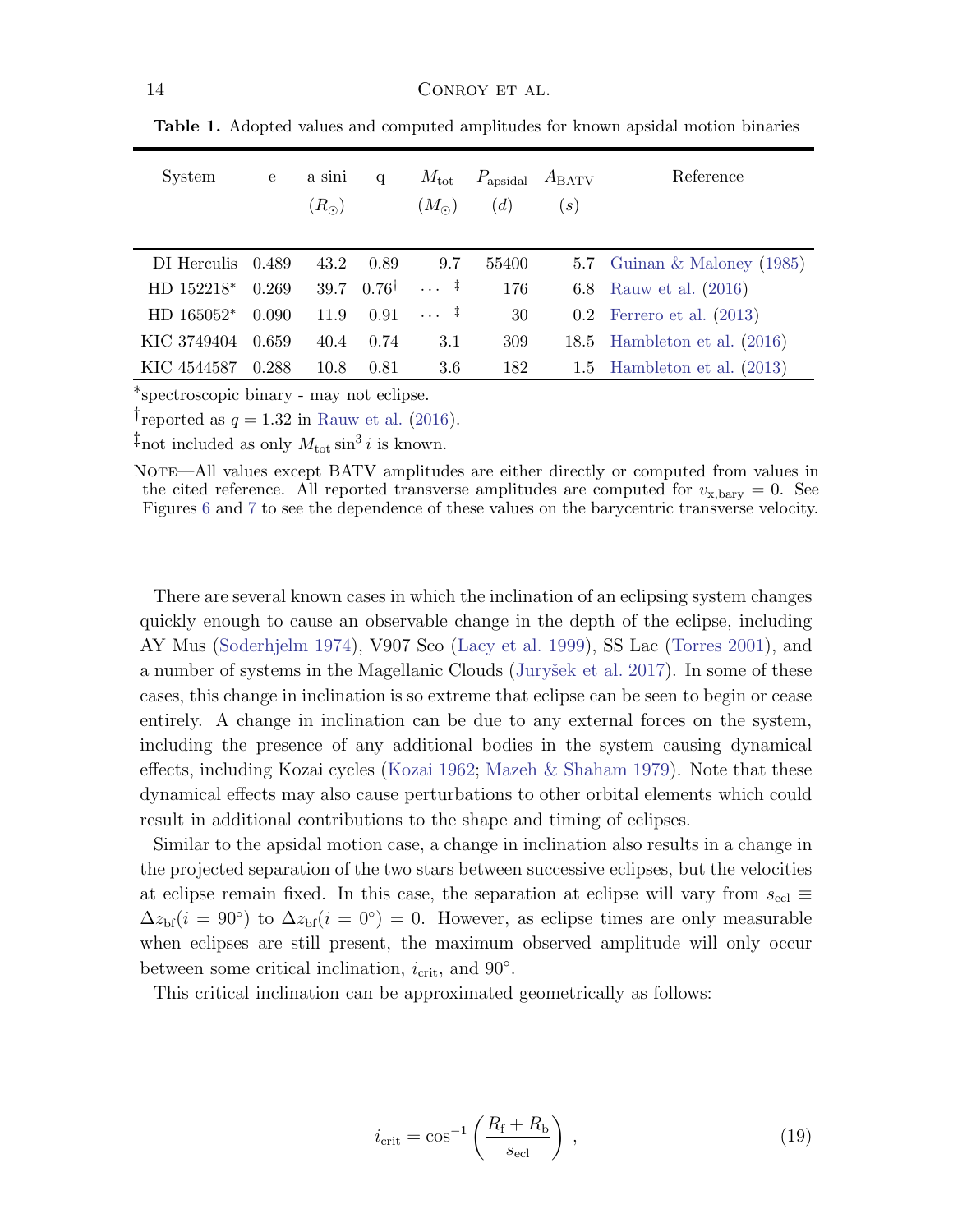

<span id="page-14-1"></span>**Figure 9.** BATV amplitude (for primary eclipses,  $\xi \equiv q$ ) over a change in inclination from  $i_{\text{crit}}$  to 90° as a function of the mass-ratio (q) and the separation between two components at eclipse ( $s_{\text{ecl}}$ ) for a system in which the sum of radii is  $R_{\text{f}} + R_{\text{b}} = 2R_{\odot}$ . The contours are in solid black for  $v_{\text{x,bary}}/v_{\text{x,orb}} = 0\%$ , dashed blue for 5%, and dot-dashed red for 10%. The dashed black line at  $s_{\text{ecl}} = 2R_{\odot}$  represents the limit at which the two stars will be in contact.

<span id="page-14-2"></span>where  $R_f$  and  $R_b$  are the radii of the front and back stars, respectively, and  $s_{\text{ecl}}$  is the (non-projected) distance between the two components at eclipse (i.e. a for circular binaries). Therefore the observable effect can be approximated by:

$$
A_{\text{BATV}} = \left| \left[ 1 - \sqrt{1 - \left( \frac{R_{\text{f}} + R_{\text{b}}}{s_{\text{ecl}}} \right)^2} \right] \frac{s_{\text{ecl}}}{c} \left( \frac{\xi - 1}{\xi + 1} - \frac{1}{\xi + 1} \frac{v_{\text{x, bary}}}{v_{\text{x, f, orb}}} \right) \right| \,. \tag{20}
$$

The expression above is plotted in Figure [9](#page-14-1) for the case where  $R_f + R_b = 2R_{\odot}$ , showing that, for a binary with a change in inclination, BATV can have a measurable contribution to the ETVs on the order of seconds, with any barycentric transverse velocity potentially increasing the magnitude of the effect. As was the case for apsidal motion,  $\xi$  < 1 will result in opposing signs for the two terms on the right in Equation  $(20)$ , and therefore a small negative  $v_{\rm x, bary}$  will actually decrease the overall amplitude before eventually dominating.

#### 4.4. Hierarchical Triple Systems

<span id="page-14-0"></span>For a hierarchical triple system in which a third star is in orbit with an inner-binary system, the barycentric transverse velocity of the inner-binary system varies in time throughout the period of the outer-orbit, resulting in a cyclical contribution to the ETVs of the inner-binary caused by BATV.

Here  $v_{\rm x, bary}$  in Equation [\(11\)](#page-5-1) becomes the transverse velocity of the barycenter of the inner-binary caused by its orbit about the barycenter of the entire triple system and  $v_{\rm x,f,orb}$  is the velocity of the eclipsing star caused by the inner-orbit alone, projected along the instantaneous direction of  $v_{x, bary}$  (by definition of the x-direction). As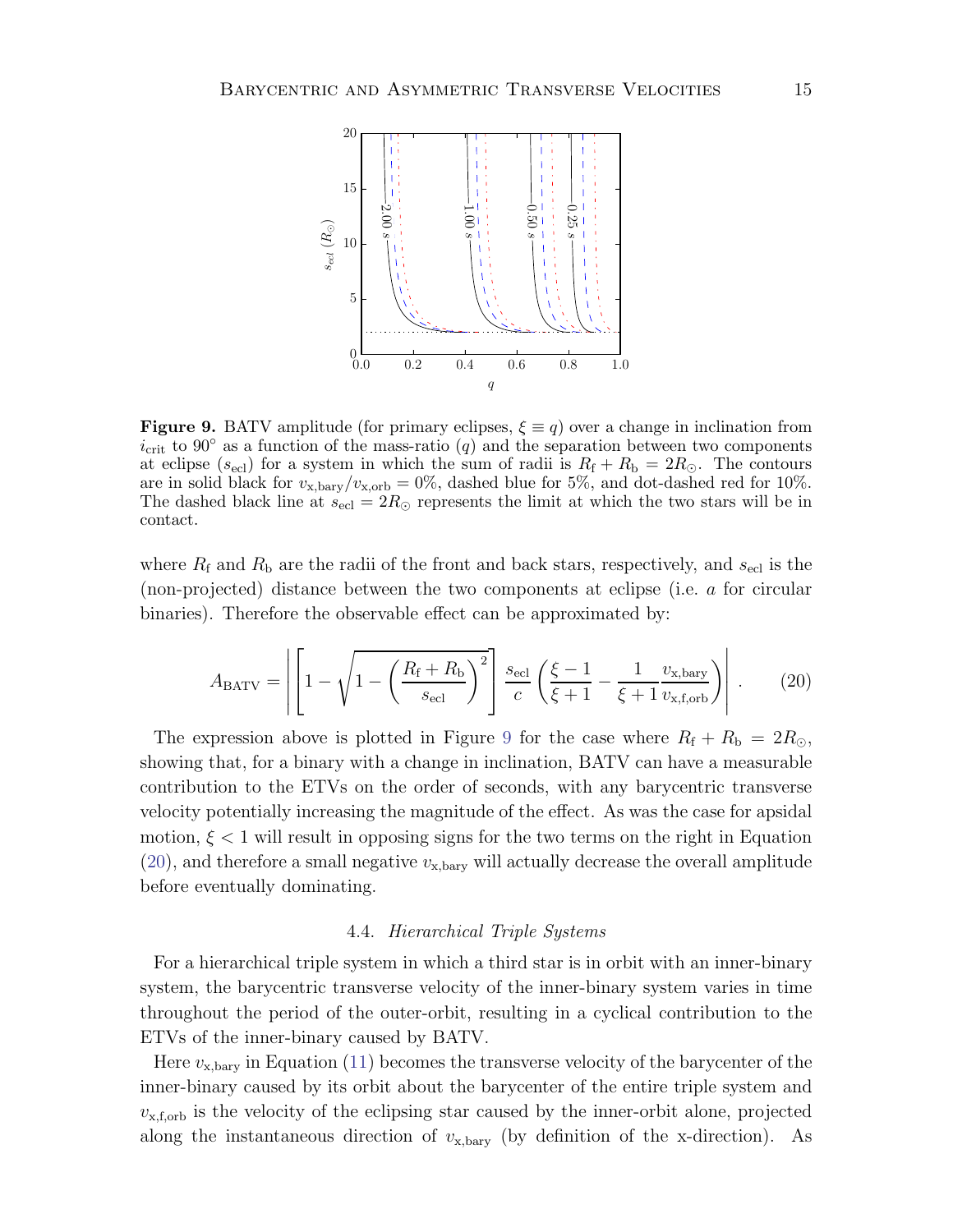#### 16 CONROY ET AL.

we know the barycenter of the inner-binary is moving in the z-direction throughout the outer-orbit, the assumptions in Equation [\(11\)](#page-5-1) can no longer be assumed. Note though that the z-velocity of the inner-binary is minimized as the contribution from BATV is maximized, and vice versa. Nevertheless, these assumptions should be dropped and a numerical method or the linear-approximation explained in Appendix [B](#page-21-0) should be used to determine precise times of observed eclipse as a function of time. These equations, along with the orbital elements provided in Appendix [D,](#page-22-2) can still be particularly useful in conjunction with classical LTTE and dynamical equations to fit orbital elements of the outer-orbit to observed ETVs of an inner eclipsing binary prior to completing a full dynamical model with light time delay.

#### 4.4.1. Circular Coplanar Case

For simplicity, to compare the contribution to the ETVs of BATV to both LTTE and dynamical effects, we'll examine the case of a hierarchical triple system in which both orbits are circular and share the same plane (i.e.  $i_{\rm in} = i_{\rm out}$  and  $\Omega_{\rm in} = \Omega_{\rm out}$ ). Coplanar orbits maximize the contribution of BATV as the barycentric transverse velocity caused by the motion around the center-of-mass of the entire system is most aligned with the velocity of the stars in the inner-binary at eclipse. We derive the circular case using the following conditions:

$$
\Delta z_{\rm bf}(e_{\rm in} = 0) = a_{\rm in} \sin i_{\rm in} ,
$$
  

$$
v_{\rm x,f,orb}(e_{\rm in} = 0, eclipse) = \sqrt{\frac{GM_{12}}{a_{\rm in}}} \frac{1}{1 + \xi_{\rm in}}, \text{ and}
$$
  

$$
v_{\rm x,bary}(e_{\rm out} = 0) = \cos(v_{12}) \sqrt{\frac{GM_{123}}{a_{\rm out}}} \frac{q_{\rm out}}{1 + q_{\rm out}},
$$
 (21)

where the subscript "in" represents the inner-orbit and "out" the outer-orbit in which the inner-binary is the primary component  $(q_{\text{out}} \equiv M_3/M_{12})$  and is treated as a point mass at its own barycenter.  $v_{12}$  is then the true anomaly of the inner binary within the outer-orbit.

Substituting these into Equation [\(11\)](#page-5-1), we can get the contribution of BATV throughout the outer-orbit as a function of the mass-ratios and semi-major axes:

<span id="page-15-0"></span>
$$
\Delta t_{\text{BATV}}(e=0, \text{coplanar}) = \frac{a_{\text{in}} \sin i_{\text{in}}}{c} \left[ \frac{\xi_{\text{in}} - 1}{\xi_{\text{in}} + 1} \pm \cos(v_{12}) \left( \frac{a_{\text{in}}}{a_{\text{out}}} \right)^{1/2} \frac{q_{\text{out}}}{(1 + q_{\text{out}})^{1/2}} \right],
$$
\n(22)

where the sign on the second term is positive for a prograde orbit and negative for a retrograde orbit.

The cosine term above varies in sign as  $v_{x, bary}$  flips direction throughout the outerorbit. The peak-to-peak amplitude is therefore the difference between this expression taken while the inner binary is in the front and back of the outer-orbit, i.e.  $\Delta t_{\text{BATV}}(v_{12} = 0) - \Delta t_{\text{BATV}}(v_{12} = \pi)$ . Since the extrema used in the amplitude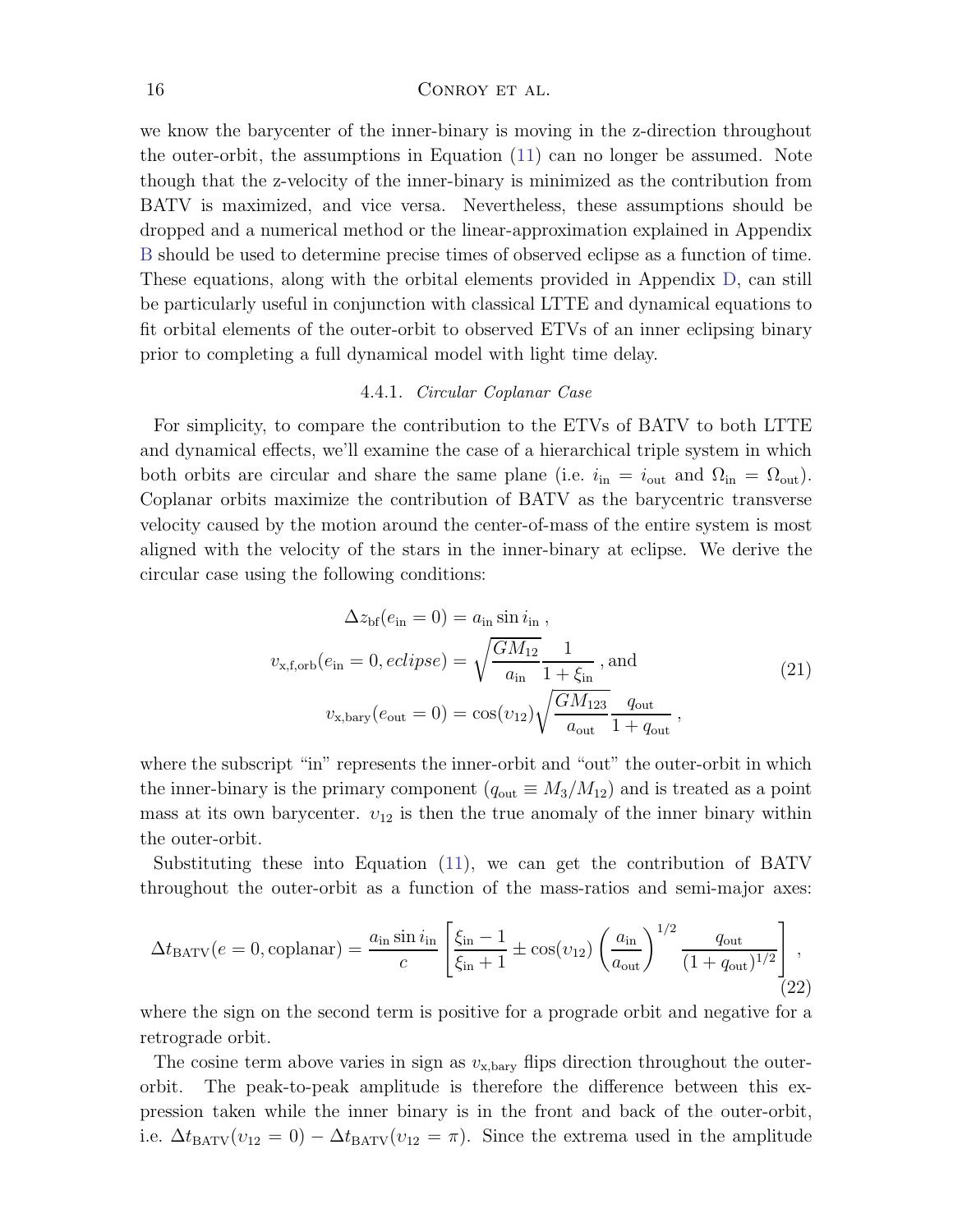<span id="page-16-0"></span>are taken at points along the outer-orbit in which the inner-binary is not moving in the z-direction, this amplitude can safely be determined without the need for numerical computations. As only the second term is time-dependent, the peak-to-peak amplitude does not depend on  $\xi_{\rm in}$ :

$$
A_{\text{BATV}}(e=0,\text{coplanar}) = \pm 2 \frac{a_{\text{in}} \sin i_{\text{in}}}{c} \left(\frac{a_{\text{in}}}{a_{\text{out}}}\right)^{1/2} \frac{q_{\text{out}}}{(1+q_{\text{out}})^{1/2}}.
$$
 (23)

### 4.4.2. ETV Contribution Compared to LTTE

Classical LTTE for the same circular, coplanar, case will contribute peak-to-peak ETVs equivalent to the photon travel time across the outer orbit:

$$
A_{\text{LTTE}}(e=0) = 2 \frac{a_{\text{out}} \sin i_{\text{out}}}{c} \frac{q_{\text{out}}}{1 + q_{\text{out}}} \,. \tag{24}
$$

<span id="page-16-1"></span>Since we are exploring the coplanar case, we can set  $i_{\text{out}} = i_{\text{in}}$ , and can therefore approximate the ratio between the BATV and LTTE contributions to the ETVs as follows:

$$
\frac{A_{\text{BATV}}(e=0, \text{coplanar})}{A_{\text{LTTE}}(e=0)} = \pm \left(\frac{a_{\text{in}}}{a_{\text{out}}}\right)^{3/2} (1 + q_{\text{out}})^{1/2} . \tag{25}
$$

Figure [10](#page-17-0) shows the magnitude of BATV for circular, coplanar, hierarchical orbits. This effect is maximized as  $q_{\text{out}} \to \infty$  (so that the inner-binary's velocity through space is increased) and as  $a_{\rm in} \rightarrow a_{\rm out}$  (the more tightly packed the system is, the larger the ratio between barycentric and orbital transverse velocity for the inner-binary). Also depicted in Figure [10](#page-17-0) are various estimates for the stability limit of hierarchical triple systems according to [Harrington](#page-23-32) [\(1972\)](#page-23-32), [Bailyn](#page-22-3) [\(1987\)](#page-22-3), [Eggleton & Kiseleva](#page-23-33) [\(1995\)](#page-23-33), and [Mardling & Aarseth](#page-23-34) [\(2001\)](#page-23-34) as compiled and summarized by [Mikkola](#page-23-35) [\(2008\)](#page-23-35). Generally speaking, in the most extreme but still stable scenarios, it is possible for BATV to contribute  $\approx 15-20\%$  that of classical LTTE. In the most stable hierarchical systems, however, it is likely that the contribution from BATV will be under 1% that of LTTE.

Nevertheless, without properly accounting for BATV, fitting the LTTE contribution of ETV observations would result in an incorrect measurement of the amplitude of the timing variations caused by LTTE. Since  $A_{\text{LITE}} \propto P_{\text{out}}^{2/3} (m_3/m_{123}^{2/3})$ , this will result in an overestimate or underestimate in the mass-ratio (and therefore mass of the third body) for prograde and retrograde orbits, respectively (see Figure [11\)](#page-18-0).

Figure [11](#page-18-0) also compares the analytical approximation for LTTE and BATV in Equation [22](#page-15-0) (assuming nested Keplerian orbits) to the exact numerical solution. The residuals in the case shown are on the order of 1% the amplitude of the BATV contribution and are caused by the approximations used: that the barycenter of the inner-binary does not move in the z-direction and that the eclipsing stars travel in constant and straight trajectories during the photon travel time. When the systematic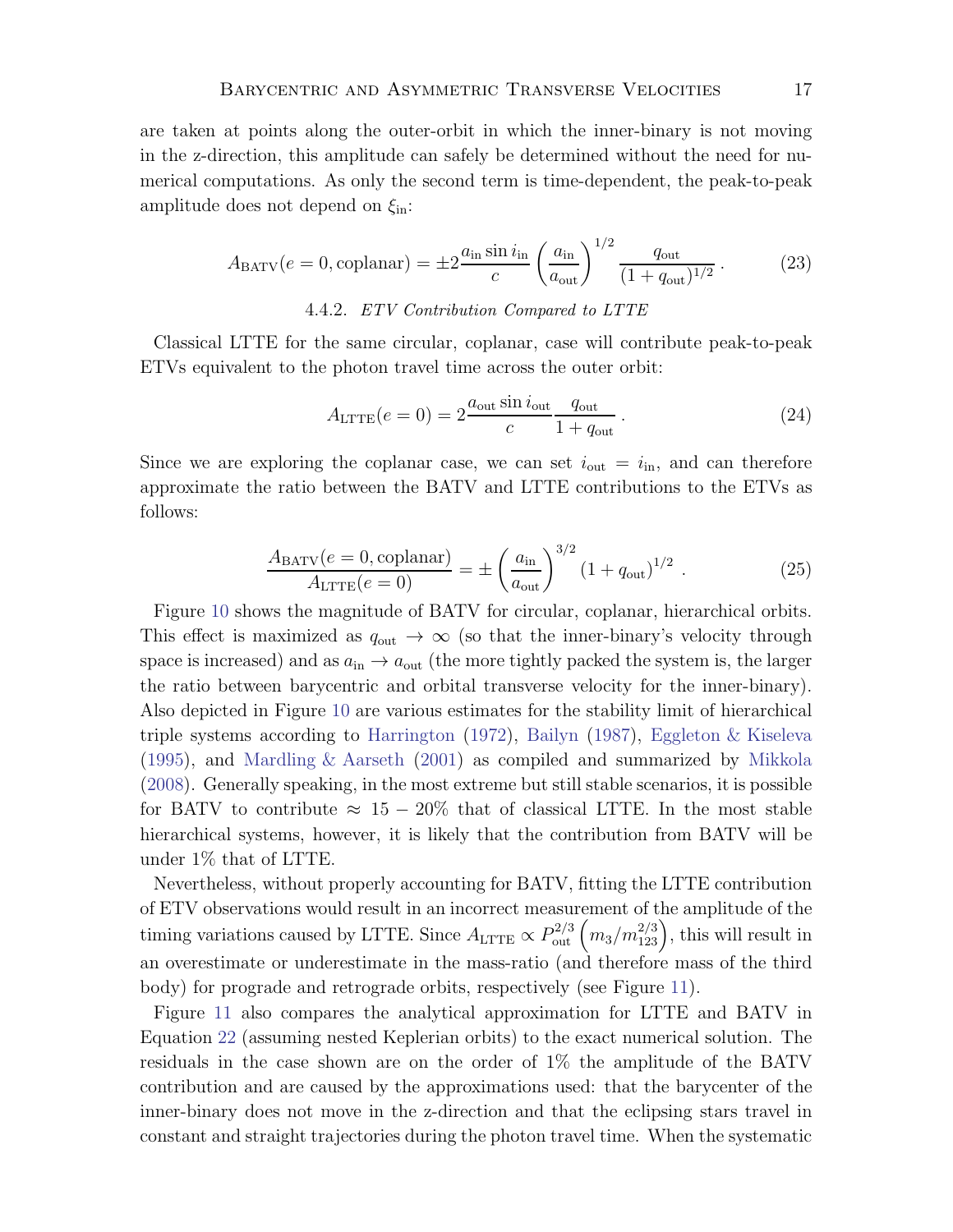

<span id="page-17-0"></span>Figure 10. Peak-to-peak amplitude of BATV over an entire orbit of the inner-binary within the outer-binary for the circular and coplanar case, viewed edge-on at  $i = 90°$ . The left shows  $q_{\text{out}} < 1$  while the right shows  $1 < q_{\text{out}} < 5$ . The solid black contours are in terms of the photon travel time between the two eclipsing components in the inner-binary,  $a_{\rm in}/c$ , from Equation [\(23\)](#page-16-0) and the dashed blue contours are in terms of the ratio of the amplitude as compared to classical LTTE,  $A_{\text{LTFF}}$ , from Equation [\(25\)](#page-16-1). The red dotted lines represent the estimated stability limits, for  $q_{\rm in} = 1$ , according to [Harrington](#page-23-32) [\(1972](#page-23-32)), [Bailyn](#page-22-3) [\(1987](#page-22-3)), [Eggleton & Kiseleva](#page-23-33) [\(1995](#page-23-33)), and [Mardling & Aarseth](#page-23-34) [\(2001](#page-23-34)) as compiled by [Mikkola](#page-23-35) [\(2008\)](#page-23-35).

residuals due to these approximations prove too significant to neglect, Equations [\(2-](#page-2-1) [4\)](#page-3-2) can be solved iteratively in conjunction with the relevant equations of motion. Provided that  $\vec{r}_b(t)$ ,  $\vec{r}_f(t)$ , and  $\vec{r}_{bc}(t)$  can be computed, the scheme is as follows:

- pick a timestamp  $t_b$  (e.g.  $t_{\text{align}}$ ) and compute  $\vec{r}_b(t_b)$ ;
- solve Equation [\(2\)](#page-2-1) for  $t_f$ ; in most cases this needs to be done iteratively, i.e. by employing a Newton-Raphson method;
- given  $t_{\text{f}}$ , compute  $\vec{r}_{\text{f}}(t_{\text{f}})$ ;
- given  $\vec{r}_b(t_b)$  and  $\vec{r}_f(t_f)$ , calculate the difference between both sides of Equation [\(3\)](#page-3-1),  $\Delta = t_f - t_b - [z_f(t_f) - z_b(t_b)]/c;$
- iterate the scheme over  $t<sub>b</sub>$  until  $\Delta \rightarrow 0$  to a required level of precision;
- given  $t_f$  and  $\vec{r}_{bc}(t_0)$ , solve iteratively for  $t_0$  using Equation [\(4\)](#page-3-2).

#### 4.4.3. ETV Contribution Compared to Dynamical Effects

Similarly to BATV, dynamical effects increase as the triple system becomes more tightly packed, and therefore also maximize their contribution to the ETVs. The amplitude of this effect can be approximated (see [Mayer 1990;](#page-23-36) [Borkovits et al. 2003,](#page-23-0)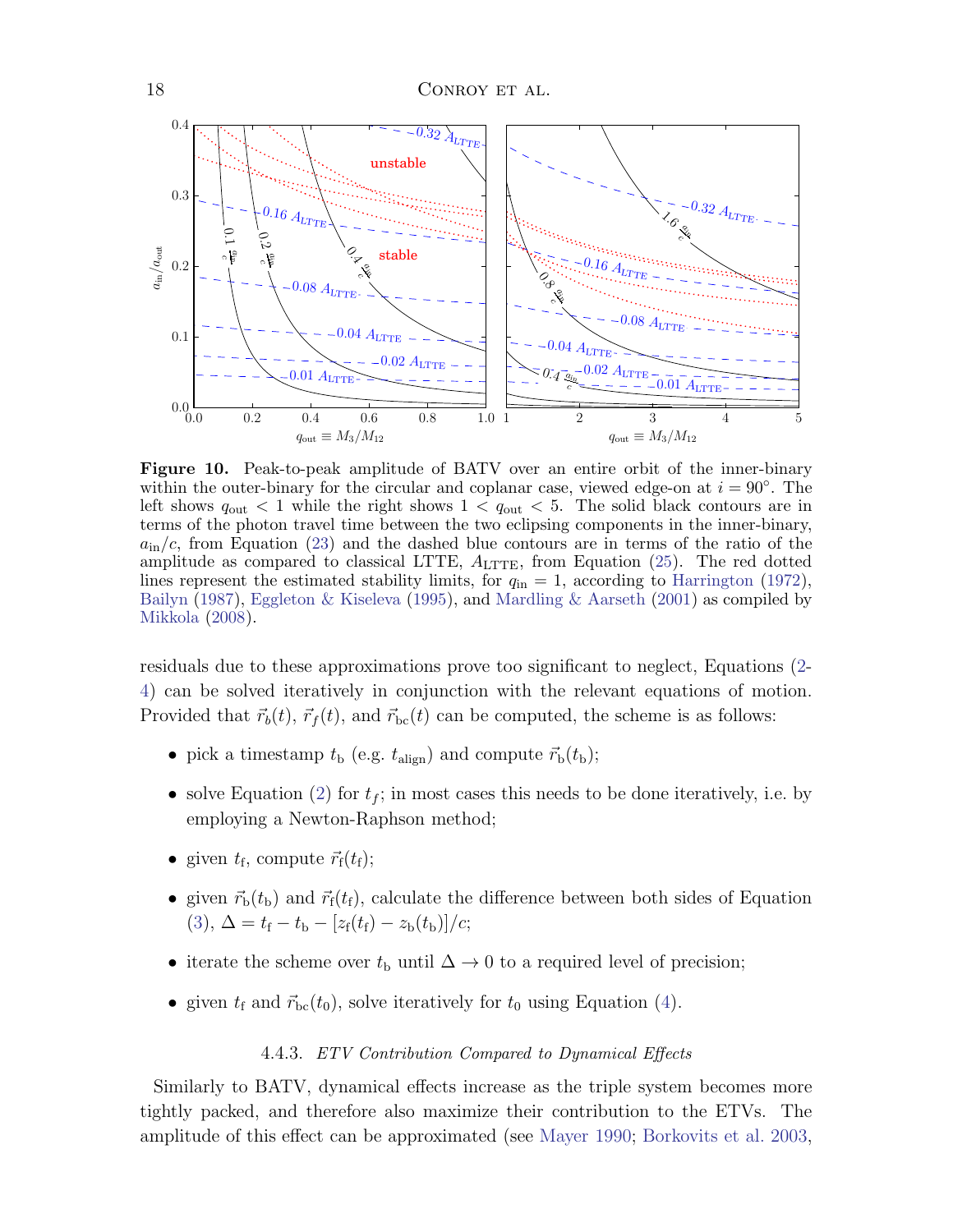

<span id="page-18-0"></span>Figure 11. Contribution to ETVs by both classical LTTE and the BATV effect for a circular coplanar hierarchical triple, for the case where  $q_{\text{out}} = 10$  and  $a_{\text{in}}/a_{\text{out}} = 0.1$ . On the left is the prograde case, showing an increase in the overall magnitude of the ETVs, whereas the right shows the retrograde case with a decrease in the magnitude. The expressions are plotted here as a continuous function of  $\Phi_{\text{out}}$  but note that they are only applicable at times at which an eclipse of the inner-binary occurs, shown as black +s for the numerical solution. The residuals between the exact numerical solution and the analytic expression (due to the stated approximations) are shown in the lower panel, reaching up to  $0.5\%$  of  $A_{\text{BATV}}$ .

[2011;](#page-23-2) [Rappaport et al. 2013\)](#page-23-11) as:

<span id="page-18-1"></span>
$$
A_{\rm dyn} = \frac{3}{8\pi} \frac{M_3}{M_{123}} \frac{P_{\rm in}^2}{P_{\rm out}} (1 - e^2)^{-3/2}
$$
  
= 
$$
\frac{3}{4} G^{-1/2} q_{\rm out} a_{\rm in}^3 a_{\rm out}^{-3/2} M_{123}^{-1/2} (1 - e^2)^{-3/2}.
$$
 (26)

We can then determine the ratio between BATV and dynamical contributions to the ETVs for the circular, coplanar, edge-on case:

$$
\frac{A_{\text{BATV}}(e=0, i=90^\circ, \text{coplanar})}{A_{\text{dyn}}(e=0)} = \frac{8}{3} \frac{G^{1/2}}{c} a_{\text{in}}^{-3/2} a_{\text{out}} M_{12}^{1/2} . \tag{27}
$$

Note that, unlike for LTTE, this ratio does not depend on  $q_{out}$  but instead on the total mass of the inner binary,  $M_{12}$  $M_{12}$  $M_{12}$ . Figure 12 shows this ratio with  $a_{\text{out}}$  at the mean stability limit from [Harrington](#page-23-32) [\(1972](#page-23-32)), [Bailyn](#page-22-3) [\(1987\)](#page-22-3), [Eggleton & Kiseleva](#page-23-33) [\(1995](#page-23-33)), and [Mardling & Aarseth](#page-23-34) [\(2001\)](#page-23-34), assuming  $e_{\text{in}} = 0$ ,  $e_{\text{out}} = 0$ , and  $q_{\text{in}} = 1$  (Figure [10](#page-17-0) shows the discrepancy between these models and the relation with  $q_{\rm in}$ ). As this ratio (Equation [27\)](#page-18-1) scales linearly with  $a_{\text{out}}$ , the contribution from BATV relative to dynamical effects will increase for increasingly stable systems.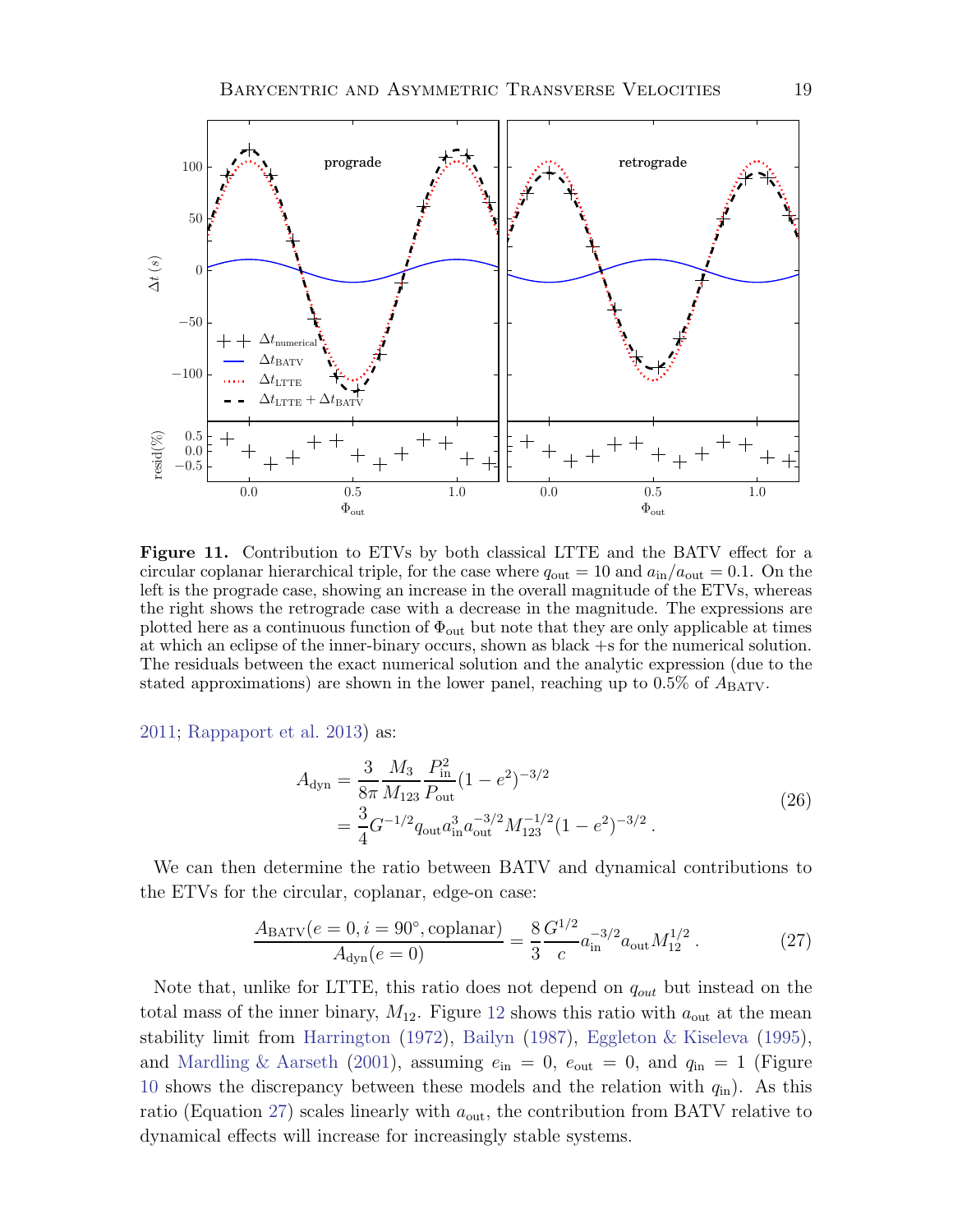

<span id="page-19-1"></span>**Figure 12.** Contribution of the peak-to-peak amplitude of BATV as compared to  $A_{\text{dyn}}$  for the circular coplanar case in which  $a_{\text{out}}$  is fixed to be at the mean stability limit (see text for more details). Increasing  $a_{\text{out}}$  (i.e. increasing the stability of the system) will increase this relative contribution linearly.

For any system, it is likely that either LTTE or dynamical effects will dominate over BATV (see Figure 7 in [Rappaport et al.](#page-23-11) [\(2013](#page-23-11)) for a comparison between  $A_{\text{LTTE}}$  and  $A_{\text{dyn}}$  as a function of  $P_{\text{out}}$ ). However, it may still be necessary to account for BATV in order to achieve accurate and precise determinations on the system parameters.

## 5. CONCLUSION

<span id="page-19-0"></span>Barycentric and asymmetric transverse velocities (BATV) influences the observed timing of eclipses, with respect to the barycentric frame of reference. As mentioned previously, this should be applied in addition to any necessary barycentric light time (i.e. LTTE) and dynamical corrections. For the purposes of fitting an approximate analytical equation to ETVs or TTVs, the validity of the assumptions in the equations above should be considered. For complete accuracy, Equations [\(2\)](#page-2-1), [\(3\)](#page-3-1), and [\(4\)](#page-3-2) should be solved directly using the known equations of motion or a numerical integrator, if possible.

Even without external barycentric motion, any internal asymmetry in the transverse velocities during eclipse (caused by a non-unity mass ratio or non-zero eccentricity) can still introduce a shift in the observed eclipse times. If any of these terms could be time-dependent, it is important not to neglect the contribution of BATV towards the overall observed timing of an eclipse. In any cases where the time-dependence of these values or the barycentric transverse velocity is unknown, this effect should, at the very least, be folded into resulting uncertainties by assuming conservative upper limits on all time derivatives and velocities.

The prospect of measuring the plane-of-sky barycentric velocity for a given system is improving as GAIA continues to release parallaxes and proper motions [\(Gaia Collaboration et al. 2016a,](#page-23-16)[b](#page-23-17); [Lindegren et al. 2016\)](#page-23-18). In order to make use of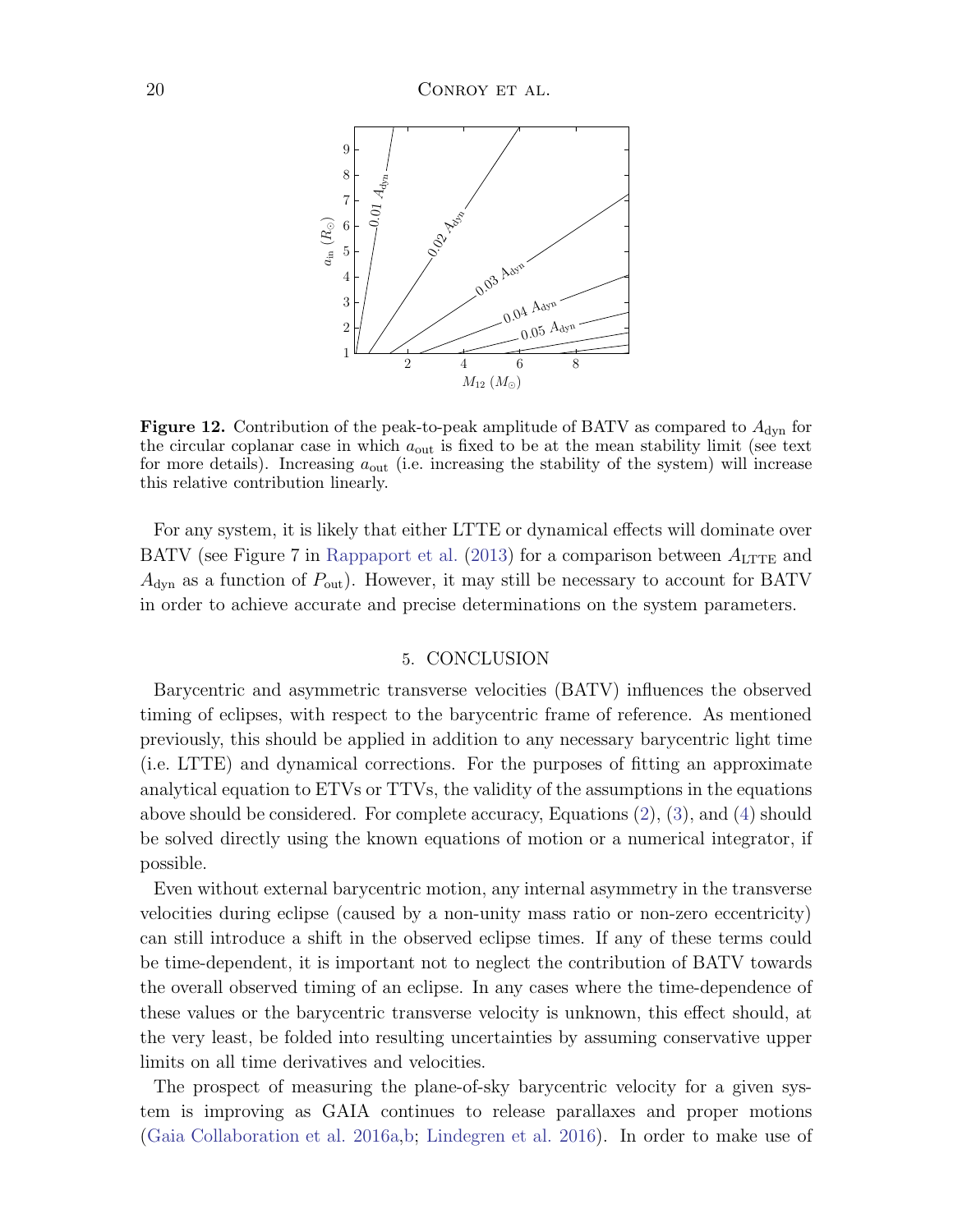these proper motions, the orientation of the binary on the sky (relative to the proper motion) must be constrained. In most cases this is not tractable, but proper motions can still be used to provide an upper limit on BATV. [Ofir](#page-23-37) [\(2014\)](#page-23-37) notes that the projected position angle of an orbit on the sky can be determined by comparing simultaneous eclipse times from widely separated observers (i.e. from earth and a space telescope) along with high-precision parallax. In conjunction with GAIA proper motions, the external transverse barycentric velocity may be attainable. Whenever possible, a known value for the external transverse barycentric motion can greatly help in determining the true *physical* cause of any ETV signal.

In addition to eclipse timings, an asymmetry in velocities can also be expected to influence eclipse durations as well as the shape of the overall eclipse profile. Any photodynamical light curve modeling code that accounts for the finite speed of light, should account for these effects automatically. Specifically for the case of triple stellar systems, Conroy et al., in prep will discuss the implementation of light time effects and eclipse timing variations within PHOEBE (Prša et al. 2016).

K. E. Conroy is supported under NASA NESSF Fellowship #NNX15AR87H. We also acknowledge support from the NSF AAG grant #1517474. The authors would like to thank K. M. Hambleton, A. Kochoska, M. Lund, K. Collins, Eric Agol, and Scott Gaudi for very helpful discussions and comments. This research has made use of the NASA Exoplanet Archive, which is operated by the California Institute of Technology, under contract with the National Aeronautics and Space Administration under the Exoplanet Exploration Program. This work has made use of data from the European Space Agency (ESA) mission Gaia (<https://www.cosmos.esa.int/gaia>), processed by the Gaia Data Processing and Analysis Consortium (DPAC, <https://www.cosmos.esa.int/web/gaia/dpac/consortium>). Funding for the DPAC has been provided by national institutions, in particular the institutions participating in the Gaia Multilateral Agreement.

## APPENDIX

# <span id="page-20-0"></span>A. ESTIMATE OF ERROR INTRODUCED BY CONSTANT VELOCITY APPROXIMATION

We can estimate how strongly the assumption of constant transverse velocities throughout the light travel time between the two eclipsing components affects the resulting timings by determining how much the velocities change from the time of photon emission until interception. Let us quantify the change in the direction of star's velocity  $\hat{\mathbf{v}}$  by its projection onto the direction velocity at geometric alignment  $\hat{\mathbf{v}}_{\text{alien}}$ :

$$
|\hat{\mathbf{v}} \cdot \hat{\mathbf{v}}_{\text{align}}| = \cos(\alpha_{\text{ch}}) ,
$$
 (A1)

with  $\alpha_{ch}$ , measuring the change in angle between the vectors. In an isolated binary system this angle for any of the stars involved is at most of the order of magnitude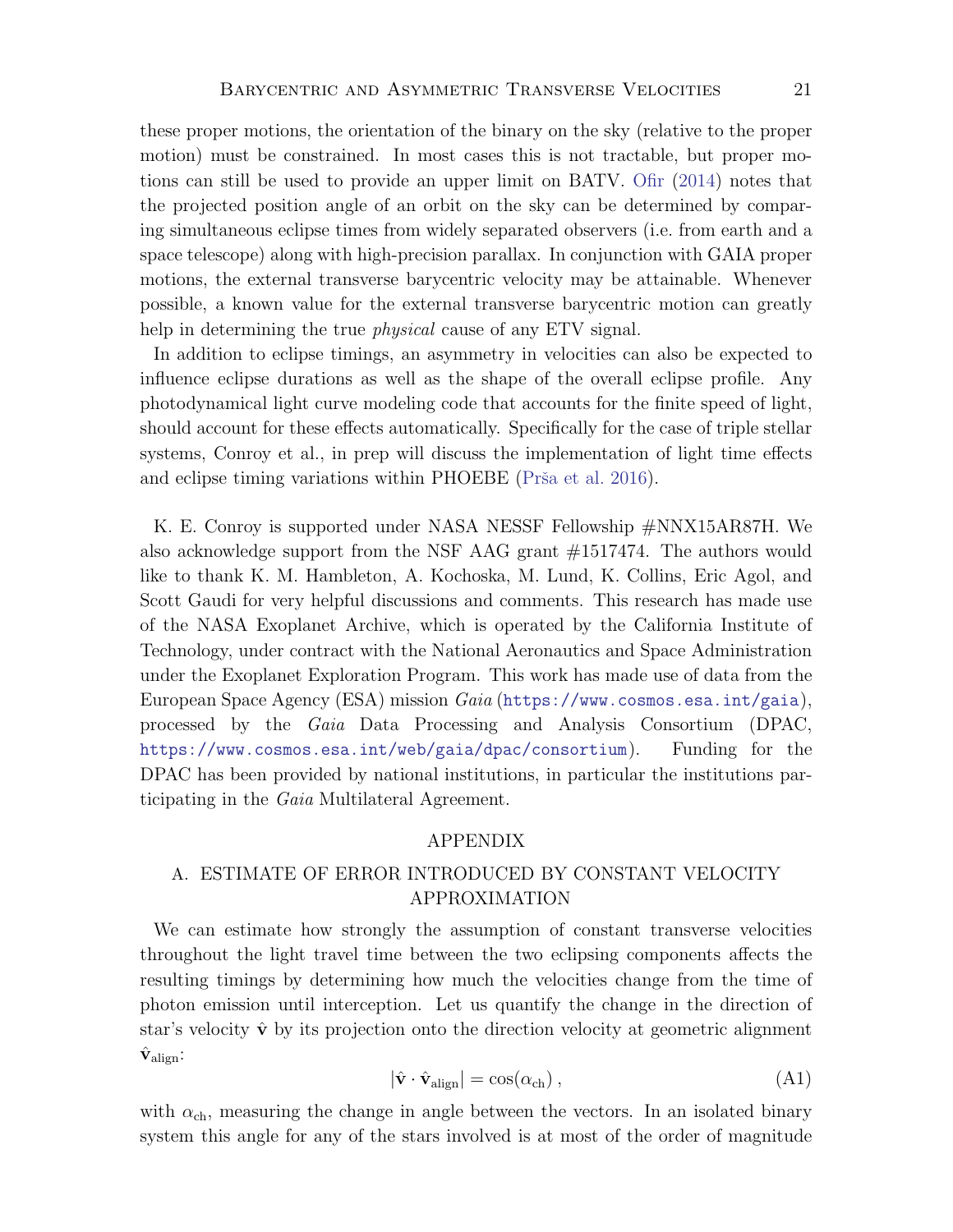of:

$$
\alpha_{\text{ch,max}} \approx \frac{a\omega}{c\sqrt{1 - e^2}(1 + \min\{\xi, 1/\xi\})},\tag{A2}
$$

with  $\omega$  being the orbital angular frequency, a the semi-major axis and e the eccentricity of the orbit. This means that a faster orbital velocity and a larger separation will generally yield a larger change in velocity throughout the time interval for either star, resulting in a larger error introduced by making this assumption.

## B. LINEAR MOTION ALONG LINE-OF-SIGHT

<span id="page-21-0"></span>Let us assume that both stars move linearly near the time of mid-eclipse in the  $xz$ plane, with their trajectory expressed as:

$$
x_i(t) = v_{x,i}t
$$
,  $z_i(t) = z_i(0) + v_{z,i}t$  for  $i = b, f$ , (B3)

and the barycentric reference plane,  $z_0$ , moves along the z-axis as:

<span id="page-21-1"></span>
$$
z_0(t) = z_0(0) + v_{z,0}t. \tag{B4}
$$

The equations of linear motion [\(B3\)](#page-21-1) along with Equations [\(3\)](#page-3-1) and [\(4\)](#page-3-2) represent a system of linear equations which can be solved for  $t_0$ :

$$
t_0 = \left[1 - \frac{v_{z,0}}{c}\right]^{-1} \left[ t_f \left(1 - \frac{v_{z,f}}{c}\right) - \frac{z_f(0) - z_0(0)}{c} \right].
$$
 (B5)

The barycenter's motion is given by:

$$
z_0(t) = \frac{z_b(t) + z_f(t)\xi}{1 + \xi} \,,\tag{B6}
$$

where  $\xi \equiv M_f/M_b$  is the mass ratio, q, for a primary eclipse or the inverse of the mass ratio,  $1/q$  for a secondary eclipse. The time shift, relative to the time of alignment, is then equal to:

<span id="page-21-2"></span>
$$
\Delta t_{\text{BATV}} = \frac{z_{\text{f}}(0) - z_{\text{b}}(0)}{c} \left[ 1 - \frac{v_{z,\text{b}} + \xi v_{z,\text{f}}}{(1 + \xi)c} \right]^{-1} \left[ \frac{v_{x,\text{f}}c}{c(v_{x,\text{b}} - v_{x,\text{f}}) + v_{x,\text{f}}v_{z,\text{b}} - v_{x,\text{b}}v_{z,\text{f}}} \left( 1 - \frac{v_{z,\text{f}}}{c} \right) - \frac{1}{1 + \xi} \right].
$$
\n(B7)

In the typical situation in which all velocities are much smaller than speed of light,  $|v_{z,i}| \ll c$ , we may approximate Equation [\(B7\)](#page-21-2) as:

$$
\Delta t_{\text{BATV}} \approx \frac{z_f(0) - z_b(0)}{c} \left[ \frac{\xi v_{x,b} + v_{x,f}}{(1 + \xi)(v_{x,f} - v_{x,b})} + \frac{(v_{x,b} - v_{x,f})(\xi v_{x,b} + v_{x,f})(v_{z,b} + \xi v_{z,f}) - (1 + \xi)^2 v_{x,b} v_{x,f}(v_{z,b} - v_{z,f})}{c(1 + \xi)^2 (v_{x,f} - v_{x,b})^2} + O(c^{-2}) \right].
$$
\n(B8)

Note that the leading order approximation is identical to Equation [\(7\)](#page-4-2).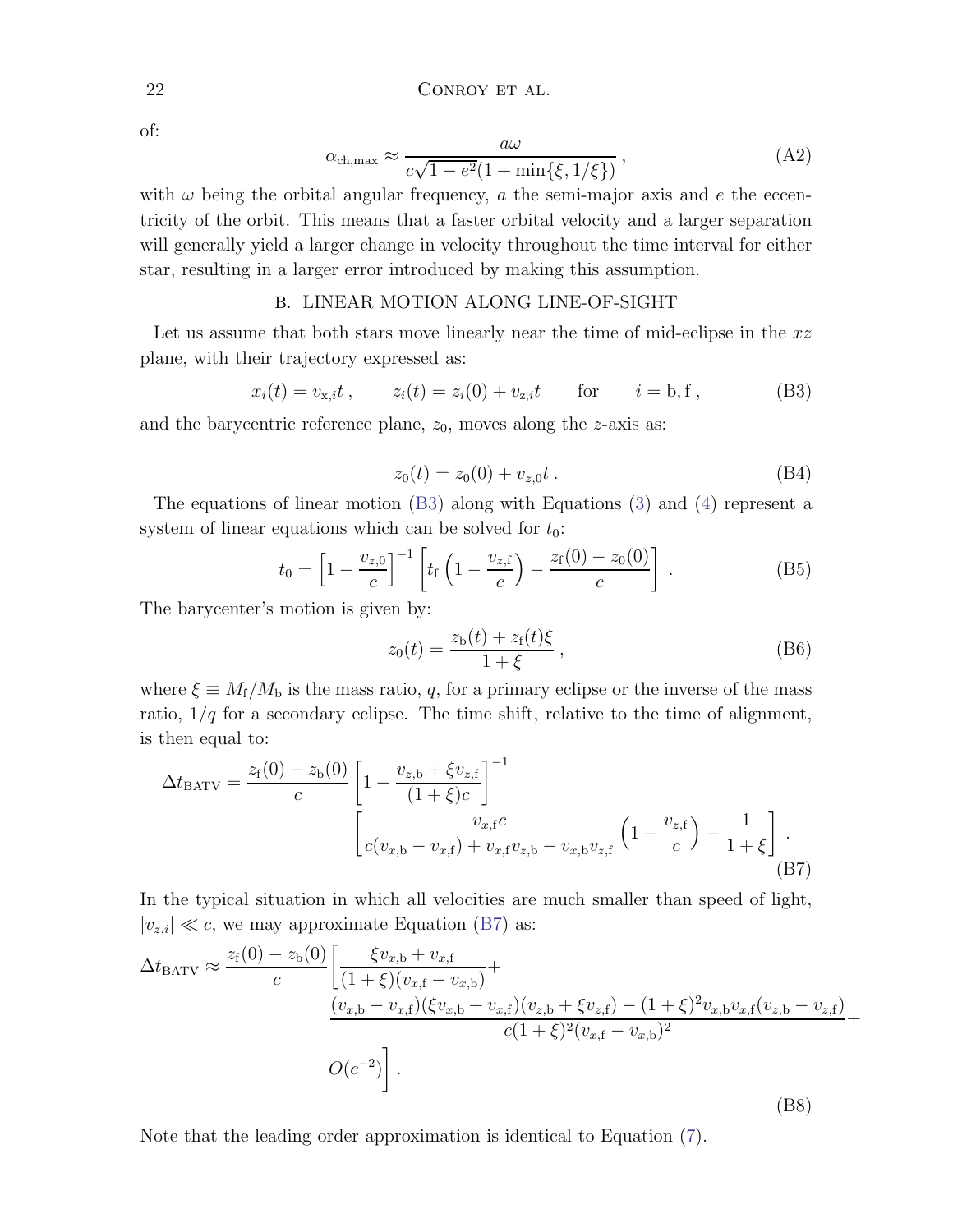#### <span id="page-22-4"></span>C. ORBITAL ELEMENTS FOR BINARY SYSTEMS

<span id="page-22-1"></span>We can write several of the terms in Equation [\(11\)](#page-5-1) with orbital elements of a binary star system.

For the velocity of the front star  $(f)$  in our binary  $(f)$ , we want the velocity projected along the longitude of ascending node. That can be represented as follows:

$$
v_{\text{x,f,orb}} = \sqrt{\frac{G}{M_{\text{fb}}a_{\text{fb}}(1 - e_{\text{fb}}^2)}} M_{\text{b}} \left[ -\sin(\nu_f(t)) \cos \omega_{\text{fb}} + \left[ \cos(\nu_f(t)) + e_{\text{fb}} \right] \sin \omega_{\text{fb}} \right],
$$
(C9)

where  $\nu(t)$  is the true anomaly of a given star at time t, M is mass,  $\omega$  is the argument of periastron,  $\alpha$  is the semi-major, and  $e$  is the eccentricity of the orbit.

<span id="page-22-5"></span>The separation between the front and back components projected along the line-ofsight,  $\Delta z_{\text{fb}}$ , can be written as follows:

$$
\Delta z_{\text{fb}} = \frac{a_{\text{fb}}(1 - e_{\text{fb}}^2)}{1 + e_{\text{fb}}\cos(\nu_{\text{f}}(t))} \sin_{\text{fb}}\left[\cos(\omega_{\text{fb}} + \nu_{\text{f}}(t)) + e_{\text{fb}}\cos\omega_{\text{fb}}\right].
$$
 (C10)

## <span id="page-22-2"></span>D. ORBITAL ELEMENTS FOR HIERARCHICAL TRIPLE SYSTEMS

In the case of a hierarchical triple system, Equation [\(11\)](#page-5-1) can be expressed in terms of orbital elements of both the inner and outer Keplerian orbits.

For the velocity of the eclipsing component  $(f)$  in our inner-binary  $(f)$ , we want the velocity projected along the longitude of ascending node for that same orbit (fb) and therefore can use the same Equation  $(C9)$ , as for a single binary system. Likewise, we can use Equation [\(C10\)](#page-22-5) for  $\Delta z_{\text{fb}}$ .

The barycentric transverse velocity,  $v_{x, bary}$  is the velocity of the inner-binary (fb) caused by its motion within the outer-orbit (fbt) projected along the same direction as  $v_{\text{x,f,orb}}$ :

$$
v_{\rm x, bary} = \sqrt{\frac{G}{M_{\rm fbt}a_{fbt}(1 - e_{fbt}^2)}} m_t \left[ -\sin(\nu_{fb}(t)) \cos \omega_{fbt} + \left[ \cos(\nu_{fb}(t)) + e_{fbt} \right] \sin \omega_{fbt} \right] \cos(\Omega_{fbt} - \Omega_{fb}).
$$
\n(D11)

## REFERENCES

<span id="page-22-3"></span>

| Bailyn, C. D. 1987, PhD thesis, Harvard |  |  |
|-----------------------------------------|--|--|
| University, Cambridge, MA.              |  |  |

<span id="page-22-0"></span>Barlow, B. N., Wade, R. A., & Liss, S. E. 2012, ApJ, 753, 101